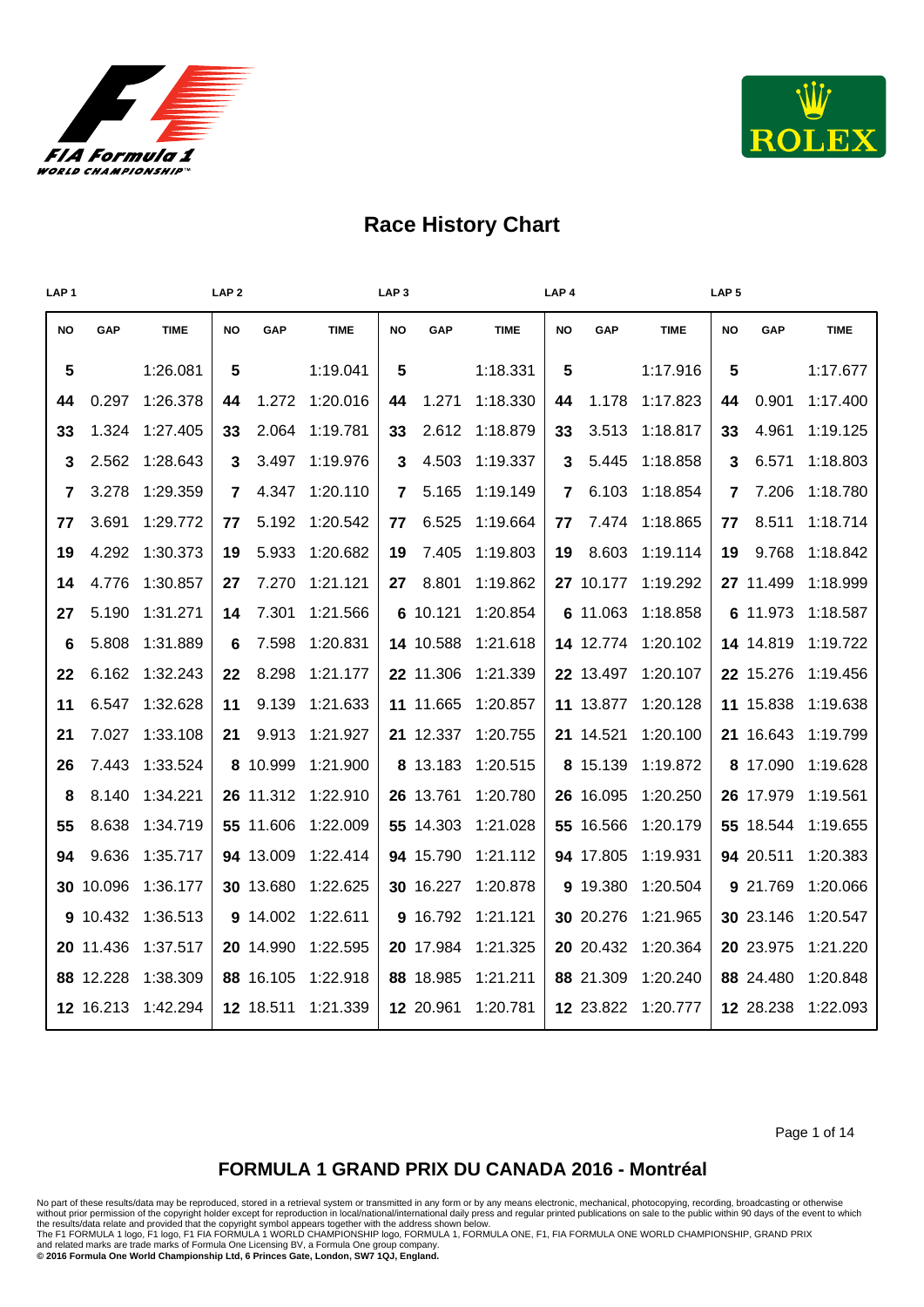



| <b>GAP</b> | <b>TIME</b>                                                                                                                                                                                                                                                                         | <b>NO</b> | GAP   | <b>TIME</b>                                                                                                                                                                                                                                                 | NO             | GAP              | <b>TIME</b>                                                                                                                                                                                                                        | <b>NO</b> | GAP   | <b>TIME</b>                                                                                                                                                                                                                                                     | <b>NO</b> | GAP   | <b>TIME</b>                                                                                                                                                                                                                            |
|------------|-------------------------------------------------------------------------------------------------------------------------------------------------------------------------------------------------------------------------------------------------------------------------------------|-----------|-------|-------------------------------------------------------------------------------------------------------------------------------------------------------------------------------------------------------------------------------------------------------------|----------------|------------------|------------------------------------------------------------------------------------------------------------------------------------------------------------------------------------------------------------------------------------|-----------|-------|-----------------------------------------------------------------------------------------------------------------------------------------------------------------------------------------------------------------------------------------------------------------|-----------|-------|----------------------------------------------------------------------------------------------------------------------------------------------------------------------------------------------------------------------------------------|
|            | 1:17.474                                                                                                                                                                                                                                                                            | 5         |       | 1:17.711                                                                                                                                                                                                                                                    | $5\phantom{1}$ |                  | 1:17.968                                                                                                                                                                                                                           | 5         |       | 1:18.145                                                                                                                                                                                                                                                        | 5         |       | 1:18.111                                                                                                                                                                                                                               |
| 0.753      | 1:17.326                                                                                                                                                                                                                                                                            | 44        | 1.177 | 1:18.135                                                                                                                                                                                                                                                    | 44             | 1.308            | 1:18.099                                                                                                                                                                                                                           | 44        | 1.362 | 1:18.199                                                                                                                                                                                                                                                        | 44        | 1.310 | 1:18.059                                                                                                                                                                                                                               |
| 6.222      | 1:18.735                                                                                                                                                                                                                                                                            | 33        | 7.090 | 1:18.579                                                                                                                                                                                                                                                    | 33             | 7.786            | 1:18.664                                                                                                                                                                                                                           |           | 8.373 | 1:18.732                                                                                                                                                                                                                                                        | 33        | 8.761 | 1:18.499                                                                                                                                                                                                                               |
| 7.498      | 1:18.401                                                                                                                                                                                                                                                                            |           | 8.372 | 1:18.585                                                                                                                                                                                                                                                    | 3              | 8.874            | 1:18.470                                                                                                                                                                                                                           |           | 8.780 | 1:18.051                                                                                                                                                                                                                                                        | 3         | 9.472 | 1:18.803                                                                                                                                                                                                                               |
| 9.165      | 1:19.433                                                                                                                                                                                                                                                                            |           |       | 1:18.849                                                                                                                                                                                                                                                    |                |                  | 1:18.947                                                                                                                                                                                                                           |           |       | 1:19.000                                                                                                                                                                                                                                                        |           |       | 1:19.147                                                                                                                                                                                                                               |
| 9.816      | 1:18.779                                                                                                                                                                                                                                                                            |           |       | 1:19.087                                                                                                                                                                                                                                                    |                |                  | 1:19.128                                                                                                                                                                                                                           |           |       | 1:18.686                                                                                                                                                                                                                                                        |           |       | 1:18.942                                                                                                                                                                                                                               |
|            | 1:18.717                                                                                                                                                                                                                                                                            |           |       | 1:18.696                                                                                                                                                                                                                                                    |                |                  | 1:19.107                                                                                                                                                                                                                           |           |       | 1:18.778                                                                                                                                                                                                                                                        |           |       | 1:19.085                                                                                                                                                                                                                               |
|            | 1:18.601                                                                                                                                                                                                                                                                            |           |       | 1:19.043                                                                                                                                                                                                                                                    |                |                  | 1:19.214                                                                                                                                                                                                                           |           |       | 1:19.304                                                                                                                                                                                                                                                        |           |       | 1:19.749                                                                                                                                                                                                                               |
|            | 1:18.944                                                                                                                                                                                                                                                                            |           |       | 1:20.888                                                                                                                                                                                                                                                    |                |                  | 1:19.204                                                                                                                                                                                                                           |           |       | 1:18.176                                                                                                                                                                                                                                                        |           |       | 1:18.727                                                                                                                                                                                                                               |
|            | 1:19.341                                                                                                                                                                                                                                                                            |           |       | 1:19.643                                                                                                                                                                                                                                                    |                |                  | 1:19.819                                                                                                                                                                                                                           |           |       | 1:19.704                                                                                                                                                                                                                                                        |           |       | 1:19.737                                                                                                                                                                                                                               |
|            | 1:19.529                                                                                                                                                                                                                                                                            |           |       | 1:19.579                                                                                                                                                                                                                                                    |                |                  | 1:19.798                                                                                                                                                                                                                           |           |       | 1:19.722                                                                                                                                                                                                                                                        |           |       | 1:20.252                                                                                                                                                                                                                               |
|            | 1:19.475                                                                                                                                                                                                                                                                            |           |       | 1:19.486                                                                                                                                                                                                                                                    |                |                  | 1:19.951                                                                                                                                                                                                                           |           |       | 1:19.547                                                                                                                                                                                                                                                        |           |       | 1:19.362                                                                                                                                                                                                                               |
|            | 1:19.467                                                                                                                                                                                                                                                                            |           |       | 1:20.066                                                                                                                                                                                                                                                    |                |                  | 1:19.488                                                                                                                                                                                                                           |           |       | 1:19.535                                                                                                                                                                                                                                                        |           |       | 1:21.004                                                                                                                                                                                                                               |
|            | 1:19.473                                                                                                                                                                                                                                                                            |           |       | 1:20.058                                                                                                                                                                                                                                                    |                |                  | 1:19.543                                                                                                                                                                                                                           |           |       | 1:20.627                                                                                                                                                                                                                                                        |           |       | 1:20.911                                                                                                                                                                                                                               |
|            | 1:19.453                                                                                                                                                                                                                                                                            |           |       | 1:19.835                                                                                                                                                                                                                                                    |                |                  | 1:19.670                                                                                                                                                                                                                           |           |       | 1:19.722                                                                                                                                                                                                                                                        |           |       | 1:20.740                                                                                                                                                                                                                               |
|            | 1:19.538                                                                                                                                                                                                                                                                            |           |       | 1:19.514                                                                                                                                                                                                                                                    |                |                  | 1:20.039                                                                                                                                                                                                                           |           |       | 1:19.401                                                                                                                                                                                                                                                        |           |       | 1:27.321                                                                                                                                                                                                                               |
|            | 1:20.675                                                                                                                                                                                                                                                                            |           |       | 1:20.503                                                                                                                                                                                                                                                    |                |                  | 1:20.959                                                                                                                                                                                                                           |           |       | 1:20.147                                                                                                                                                                                                                                                        |           |       | 1:28.468                                                                                                                                                                                                                               |
|            | 1:20.581                                                                                                                                                                                                                                                                            |           |       | 1:20.318                                                                                                                                                                                                                                                    |                |                  | 1:20.810                                                                                                                                                                                                                           |           |       | 1:20.761                                                                                                                                                                                                                                                        |           |       | 1:28.762                                                                                                                                                                                                                               |
|            | 1:19.879                                                                                                                                                                                                                                                                            |           |       | 1:20.437                                                                                                                                                                                                                                                    |                |                  | 1:20.915                                                                                                                                                                                                                           |           |       | 1:20.557                                                                                                                                                                                                                                                        |           |       | 1:29.180                                                                                                                                                                                                                               |
|            | 1:20.065                                                                                                                                                                                                                                                                            |           |       | 1:20.408                                                                                                                                                                                                                                                    |                |                  | 1:20.174                                                                                                                                                                                                                           |           |       | 1:20.739                                                                                                                                                                                                                                                        |           |       | 1:29.345                                                                                                                                                                                                                               |
|            | 1:20.133                                                                                                                                                                                                                                                                            |           |       | 1:22.898                                                                                                                                                                                                                                                    |                |                  | 1:20.224                                                                                                                                                                                                                           |           |       | 1:20.108                                                                                                                                                                                                                                                        |           |       | 1:37.581                                                                                                                                                                                                                               |
|            | 1:21.350                                                                                                                                                                                                                                                                            |           |       |                                                                                                                                                                                                                                                             |                |                  | 1:21.398                                                                                                                                                                                                                           |           | PIT   | 1:38.408                                                                                                                                                                                                                                                        |           |       |                                                                                                                                                                                                                                        |
|            | LAP <sub>6</sub><br><b>NO</b><br>${\bf 5}$<br>44<br>33<br>3<br>7<br>77<br>19 11.011<br>27 12.626<br>6 13.443<br>14 16.686<br>22 17.331<br>11 17.839<br>21 18.636<br>8 19.089<br>26 19.958<br>55 20.608<br>94 23.712<br>9 24.876<br>30 25.551<br>20 26.566<br>88 27.139<br>12 32.114 |           |       | LAP <sub>7</sub><br>3<br>7 10.303<br>77 11.192<br>19 11.996<br>27 13.958<br>6 16.620<br>14 18.618<br>22 19.199<br>11 19.614<br>21 20.991<br>8 21.436<br>26 22.082<br>55 22.411<br>94 26.504<br>9 27.483<br>30 28.277<br>88 29.836<br>20 31.753<br>12 36.112 | 1:21.709       | LAP <sub>8</sub> | 7 11.282<br>77 12.352<br>19 13.135<br>27 15.204<br>6 17.856<br>14 20.469<br>22 21.029<br>11 21.597<br>21 22.511<br>8 23.011<br>26 23.784<br>55 24.482<br>94 29.495<br>9 30.325<br>30 31.224<br>88 32.042<br>20 34.009<br>12 39.542 |           |       | LAP <sub>9</sub><br>33<br>3<br>7 12.137<br>77 12.893<br>19 13.768<br>27 16.363<br>6 17.887<br>14 22.028<br>22 22.606<br>11 22.999<br>8 24.401<br>21 24.993<br>26 25.361<br>55 25.738<br>94 31.497<br>9 32.941<br>30 33.636<br>88 34.636<br>20 35.972<br>$12 \,$ |           |       | <b>LAP 10</b><br>7 13.173<br>77 13.724<br>19 14.742<br>27 18.001<br>6 18.503<br>14 23.654<br>11 25.140<br>8 25.652<br>21 27.886<br>26 28.161<br>55 28.367<br>94 40.707<br>9 43.298<br>30 44.287<br>88 45.705<br>20 47.206<br>12 79.275 |

Page 2 of 14

### **FORMULA 1 GRAND PRIX DU CANADA 2016 - Montréal**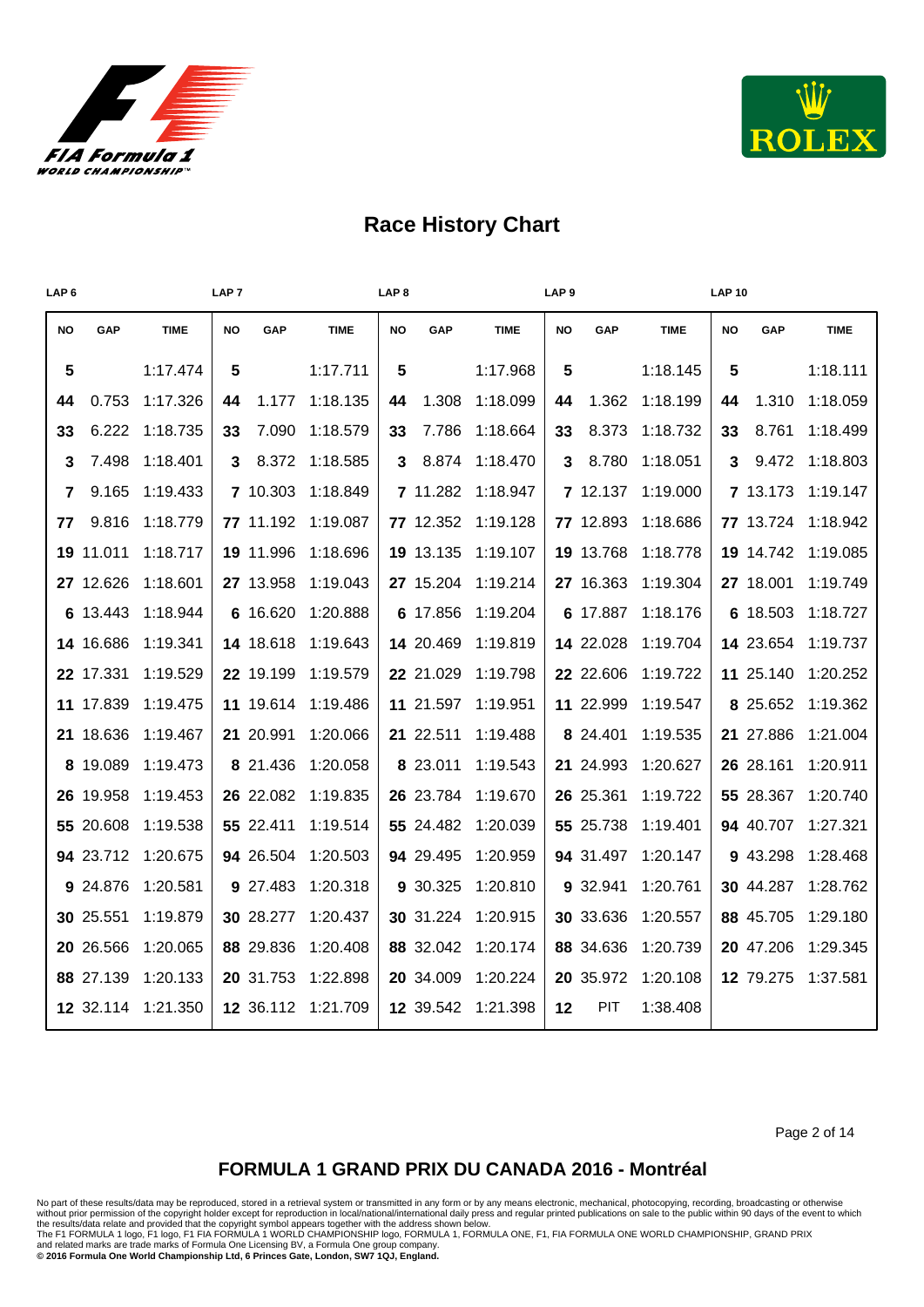



| <b>LAP 11</b> |           |             | <b>LAP 12</b> |           |             | <b>LAP 13</b> |           |             | <b>LAP 14</b> |            |             | <b>LAP 15</b> |           |             |
|---------------|-----------|-------------|---------------|-----------|-------------|---------------|-----------|-------------|---------------|------------|-------------|---------------|-----------|-------------|
| <b>NO</b>     | GAP       | <b>TIME</b> | <b>NO</b>     | GAP       | <b>TIME</b> | <b>NO</b>     | GAP       | <b>TIME</b> | <b>NO</b>     | GAP        | <b>TIME</b> | <b>NO</b>     | GAP       | <b>TIME</b> |
| 44            |           | 1:38.077    | 44            |           | 1:18.501    | 44            |           | 1:17.470    | 44            |            | 1:17.628    | 44            |           | 1:17.908    |
| 33            | 6.468     | 1:37.094    | 33            | 6.850     | 1:18.883    | 33            | 7.847     | 1:18.467    | 33            | 8.618      | 1:18.399    | 33            | 9.136     | 1:18.426    |
| 3             | 7.157     | 1:37.072    | 3             | 7.891     | 1:19.235    | 3             | 8.971     | 1:18.550    | 3             | 9.847      | 1:18.504    |               | 3 10.336  | 1:18.397    |
| 5             | PIT       | 1:49.296    |               | 5 11.379  | 1:19.971    |               | 5 11.300  | 1:17.391    |               | 5 11.210   | 1:17.538    |               | 5 11.320  | 1:18.018    |
|               | 77 12.489 | 1:38.152    |               | 77 13.068 | 1:19.080    |               | 77 14.038 | 1:18.440    |               | 77 15.042  | 1:18.632    |               | 77 15.644 | 1:18.510    |
|               | 19 12.876 | 1:37.521    |               | 19 13.838 | 1:19.463    |               | 19 15.859 | 1:19.491    |               | 19 17.331  | 1:19.100    |               | 19 18.347 | 1:18.924    |
|               | 6 15.803  | 1:36.687    |               | 6 16.453  | 1:19.151    |               | 6 17.464  | 1:18.481    |               | 6 18.215   | 1:18.379    |               | 6 19.069  | 1:18.762    |
|               | 27 16.492 | 1:37.878    |               | 27 17.897 | 1:19.906    |               | 27 19.832 | 1:19.405    |               | 27 21.494  | 1:19.290    |               | 27 22.747 | 1:19.161    |
|               | 14 21.438 | 1:37.171    |               | 14 22.740 | 1:19.803    |               | 14 24.860 | 1:19.590    |               | 14 26.979  | 1:19.747    |               | 14 28.838 | 1:19.767    |
|               | 11 22.103 | 1:36.350    |               | 11 23.107 | 1:19.505    |               | 11 25.172 | 1:19.535    |               | 11 27.254  | 1:19.710    |               | 11 29.226 | 1:19.880    |
|               | 8 23.111  | 1:36.846    |               | 8 24.565  | 1:19.955    |               | 8 26.737  | 1:19.642    |               | 8 28.699   | 1:19.590    |               | 8 30.982  | 1:20.191    |
|               | 26 25.779 | 1:37.005    |               | 26 27.319 | 1:20.041    |               | 26 29.080 | 1:19.231    |               | 26 30.705  | 1:19.253    |               | 7 32.291  | 1:18.988    |
|               | 21 25.864 | 1:37.365    |               | 55 28.872 | 1:21.135    |               | 7 30.702  | 1:18.690    |               | 7 31.211   | 1:18.137    |               | 26 32.791 | 1:19.994    |
|               | 55 26.238 | 1:37.258    |               | 7 29.482  | 1:21.183    |               | 30 39.945 | 1:20.631    |               | 30 42.917  | 1:20.600    |               | 30 45.293 | 1:20.284    |
| 7             | PIT       | 1:53.014    |               | 21 30.724 | 1:23.361    |               | 88 41.317 | 1:20.994    |               | 88 44.895  | 1:21.206    |               | 20 48.583 | 1:19.961    |
|               | 30 34.166 | 1:29.266    |               | 30 36.784 | 1:21.119    |               | 9 42.491  | 1:21.282    |               | 20 46.530  | 1:21.263    |               | 55 49.755 | 1:17.817    |
|               | 88 35.206 | 1:28.888    |               | 88 37.793 | 1:21.088    |               | 20 42.895 | 1:21.165    |               | 55 49.846  | 1:20.324    |               | 21 56.049 | 1:19.665    |
|               | 9 35.610  | 1:31.699    |               | 9 38.679  | 1:21.570    | 55            | PIT       | 1:35.748    |               | 21 54.292  | 1:22.252    |               | 94 60.421 | 1:19.354    |
|               | 20 36.219 | 1:28.400    |               | 20 39.200 | 1:21.482    | 21            | PIT       | 1:36.414    |               | 94 58.975  | 1:19.440    |               | 9 65.900  | 1:21.250    |
| 94            | PIT       | 1:49.394    |               | 94 55.403 | 1:23.190    |               | 94 57.163 | 1:19.230    | 9             | <b>PIT</b> | 1:37.695    | 88            | PIT       | 1:44.238    |
|               | 12 63.019 | 1:23.131    |               | 12 65.480 | 1:20.962    |               | 12 68.279 | 1:20.269    |               | 12 70.897  | 1:20.246    |               | 12 73.388 | 1:20.399    |

Page 3 of 14

#### **FORMULA 1 GRAND PRIX DU CANADA 2016 - Montréal**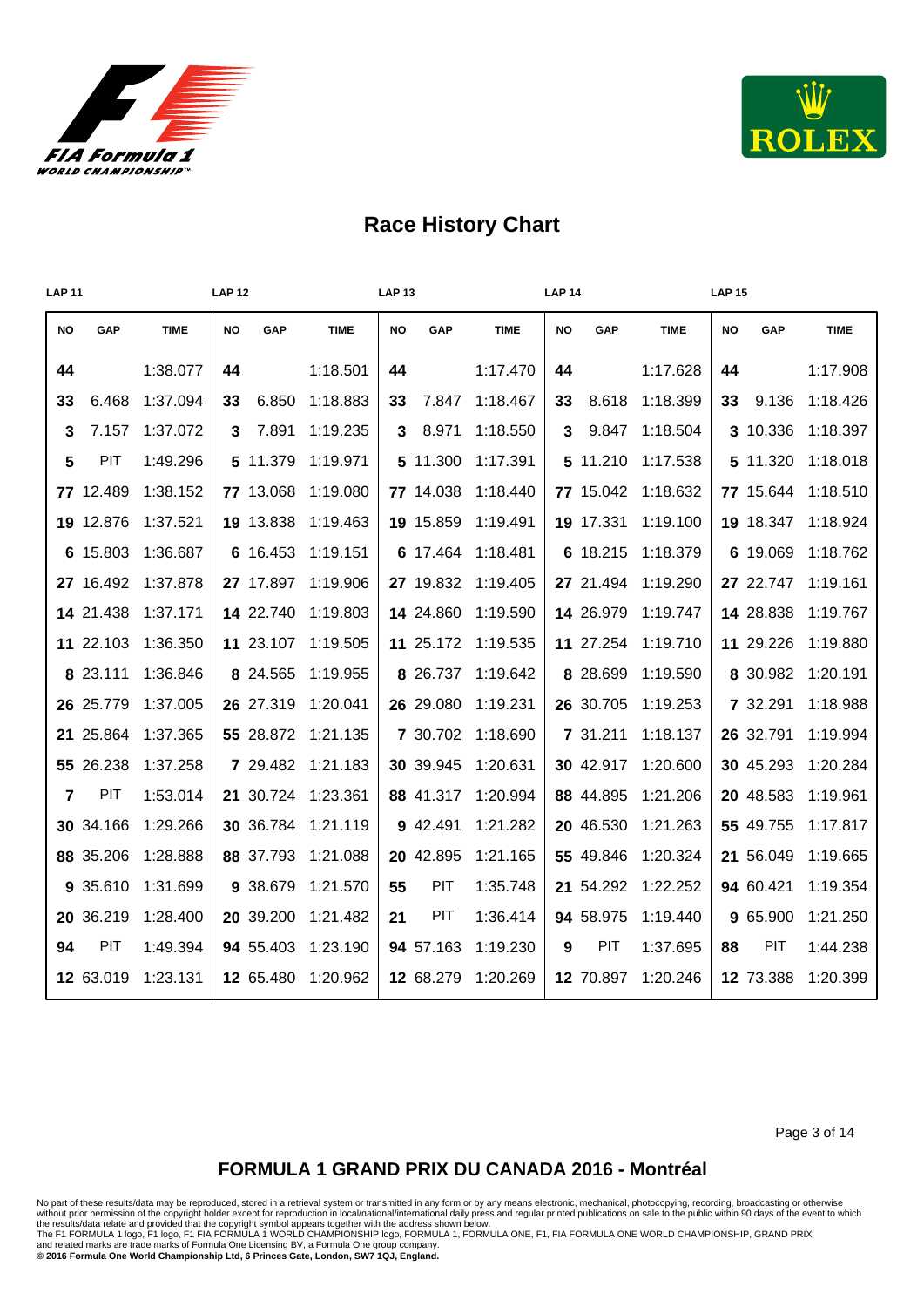



| <b>LAP 16</b> |           |             | <b>LAP 17</b> |           |             | <b>LAP 18</b> |           |             | <b>LAP 19</b> |           |             | <b>LAP 20</b> |           |             |
|---------------|-----------|-------------|---------------|-----------|-------------|---------------|-----------|-------------|---------------|-----------|-------------|---------------|-----------|-------------|
| <b>NO</b>     | GAP       | <b>TIME</b> | <b>NO</b>     | GAP       | <b>TIME</b> | <b>NO</b>     | GAP       | <b>TIME</b> | <b>NO</b>     | GAP       | <b>TIME</b> | <b>NO</b>     | GAP       | <b>TIME</b> |
| 44            |           | 1:17.983    | 44            |           | 1:18.190    | 44            |           | 1:18.764    | 44            |           | 1:18.195    | 44            |           | 1:18.531    |
| 33            | 9.874     | 1:18.721    |               | 33 10.397 | 1:18.713    | 88            | 1 LAP     | 1:21.963    | $12 \,$       | 1 LAP     | 1:22.016    | 12            | 1 LAP     | 1:20.210    |
|               | 3 10.927  | 1:18.574    |               | 5 11.443  | 1:18.432    |               | 5 10.216  | 1:17.537    | 88            | 1 LAP     | 1:19.890    | 88            | 1 LAP     | 1:19.629    |
|               | 5 11.201  | 1:17.864    |               | 3 12.329  | 1:19.592    |               | 33 10.949 | 1:19.316    | 5             | 9.504     | 1:17.483    | 5.            | 8.476     | 1:17.503    |
|               | 77 16.114 | 1:18.453    |               | 77 16.602 | 1:18.678    |               | 3 13.125  | 1:19.560    |               | 33 11.874 | 1:19.120    |               | 3 14.838  | 1:18.957    |
|               | 19 19.685 | 1:19.321    |               | 19 20.350 | 1:18.855    |               | 77 16.147 | 1:18.309    |               | 3 14.412  | 1:19.482    |               | 77 16.667 | 1:18.662    |
|               | 6 20.471  | 1:19.385    |               | 6 21.518  | 1:19.237    |               | 19 20.522 | 1:18.936    |               | 77 16.536 | 1:18.584    |               | 19 22.246 | 1:19.283    |
|               | 27 24.130 | 1:19.366    |               | 27 25.323 | 1:19.383    |               | 6 21.835  | 1:19.081    |               | 19 21.494 | 1:19.167    |               | 6 23.651  | 1:19.262    |
|               | 14 30.600 | 1:19.745    |               | 11 32.123 | 1:19.429    |               | 27 26.037 | 1:19.478    |               | 6 22.920  | 1:19.280    |               | 27 28.378 | 1:19.514    |
|               | 11 30.884 | 1:19.641    |               | 7 32.799  | 1:18.140    |               | 7 32.642  | 1:18.607    |               | 27 27.395 | 1:19.553    | 33            | PIT       | 1:35.938    |
|               | 7 32.849  | 1:18.541    |               | 55 51.080 | 1:18.997    |               | 11 33.160 | 1:19.801    |               | 7 32.544  | 1:18.097    |               | 7 31.955  | 1:17.942    |
|               | 8 33.409  | 1:20.410    | 8             | PIT       | 1:36.270    |               | 55 51.093 | 1:18.777    |               | 11 35.188 | 1:20.223    |               | 11 35.698 | 1:19.041    |
|               | 26 35.187 | 1:20.379    | 26            | PIT       | 1:35.810    |               | 8 54.725  | 1:22.000    |               | 55 51.407 | 1:18.509    |               | 55 51.298 | 1:18.422    |
|               | 30 47.991 | 1:20.681    |               | 20 53.133 | 1:20.446    |               | 20 55.188 | 1:20.819    |               | 8 55.211  | 1:18.681    |               | 8 55.403  | 1:18.723    |
|               | 55 50.273 | 1:18.501    | 14            | PIT       | 1:41.054    |               | 26 56.655 | 1:22.612    |               | 26 57.440 | 1:18.980    |               | 26 58.200 | 1:19.291    |
|               | 20 50.877 | 1:20.277    |               | 21 58.147 | 1:19.047    |               | 14 57.204 | 1:22.504    |               | 20 58.066 | 1:21.073    |               | 20 60.401 | 1:20.866    |
|               | 21 57.290 | 1:19.224    |               | 94 62.991 | 1:19.187    |               | 21 58.813 | 1:19.430    |               | 14 58.519 | 1:19.510    |               | 14 60.443 | 1:20.455    |
|               | 94 61.994 | 1:19.556    |               | 9 68.170  | 1:19.279    |               | 94 63.440 | 1:19.213    |               | 21 59.396 | 1:18.778    |               | 21 60.788 | 1:19.923    |
|               | 9 67.081  | 1:19.164    |               | 12 77.477 | 1:20.072    |               | 9 68.783  | 1:19.377    |               | 94 64.816 | 1:19.571    |               | 94 65.802 | 1:19.517    |
|               | 12 75.595 | 1:20.190    |               |           |             |               |           |             |               | 9 69.852  | 1:19.264    |               | 9 70.380  | 1:19.059    |
|               | 88 77.103 | 1:23.861    |               |           |             |               |           |             |               |           |             |               |           |             |

Page 4 of 14

#### **FORMULA 1 GRAND PRIX DU CANADA 2016 - Montréal**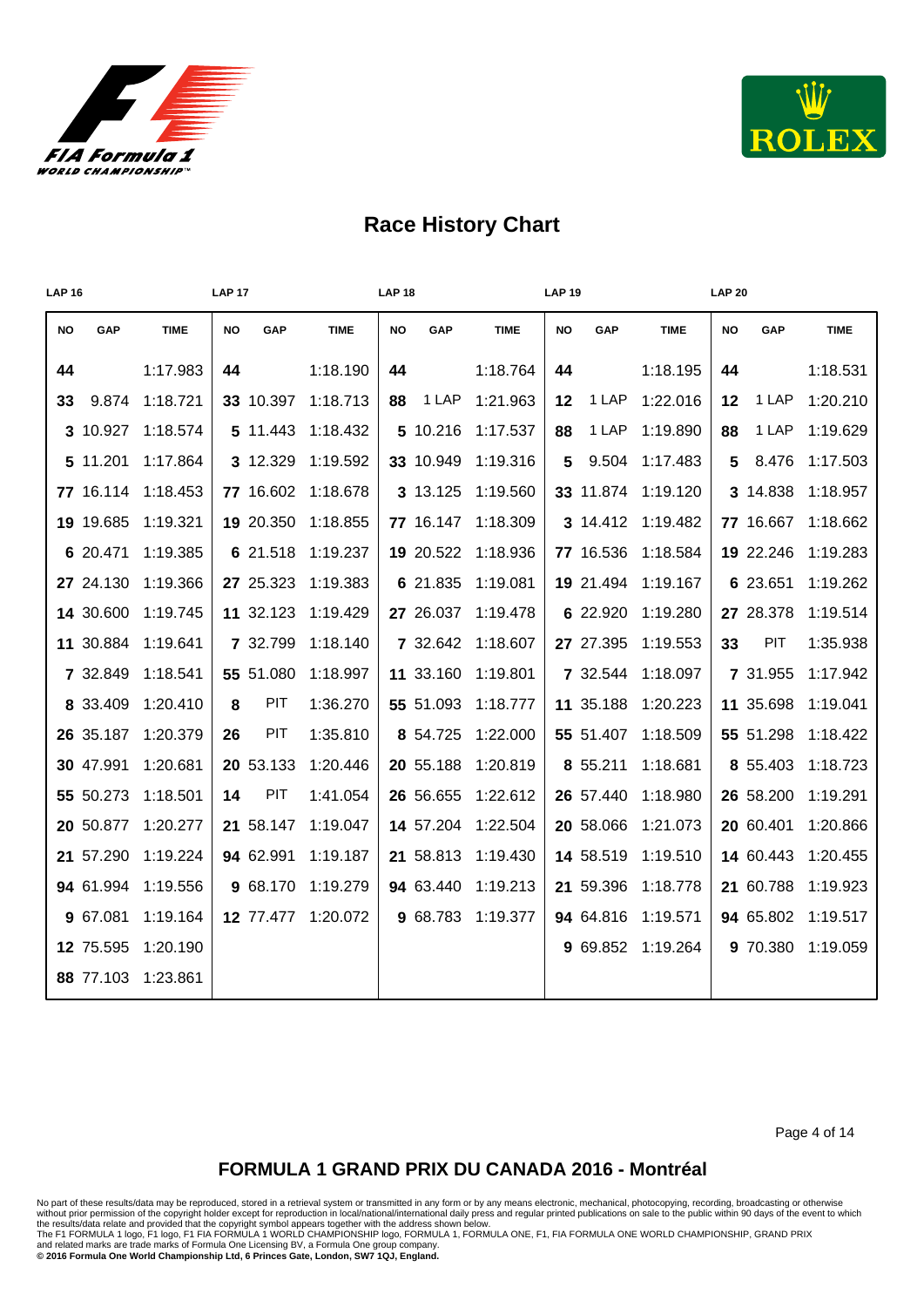



| <b>LAP 21</b> |           |             | <b>LAP 22</b> |           |             | <b>LAP 23</b> |           |             | <b>LAP 24</b> |           |             | <b>LAP 25</b> |           |             |
|---------------|-----------|-------------|---------------|-----------|-------------|---------------|-----------|-------------|---------------|-----------|-------------|---------------|-----------|-------------|
| <b>NO</b>     | GAP       | <b>TIME</b> | <b>NO</b>     | GAP       | <b>TIME</b> | <b>NO</b>     | GAP       | <b>TIME</b> | <b>NO</b>     | GAP       | <b>TIME</b> | <b>NO</b>     | GAP       | <b>TIME</b> |
| 44            |           | 1:18.016    | 44            |           | 1:19.332    | 44            |           | 1:18.099    | 5             |           | 1:17.143    | 5             |           | 1:17.459    |
| 12            | 1 LAP     | 1:19.789    | 5             | 6.786     | 1:18.004    | 5             | 5.872     | 1:17.185    | 12            | 1 LAP     | 1:20.138    | 12            | 1 LAP     | 1:20.170    |
| 88            | 1 LAP     | 1:19.578    | 12            | 1 LAP     | 1:20.867    | 12            | 1 LAP     | 1:19.857    | 88            | 1 LAP     | 1:20.004    | 88            | 1 LAP     | 1:20.516    |
| 5             | 8.114     | 1:17.654    | 88            | 1 LAP     | 1:21.383    | 88            | 1 LAP     | 1:19.312    | 44            | PIT       | 1:33.482    |               | 44 13.091 | 1:20.083    |
|               | 77 17.510 | 1:18.859    |               | 77 16.647 | 1:18.469    |               | 33 29.832 | 1:17.736    |               | 33 24.532 | 1:17.715    |               | 33 24.734 | 1:17.661    |
|               | 19 23.092 | 1:18.862    |               | 33 30.195 | 1:17.784    |               | 7 31.445  | 1:18.209    |               | 7 26.473  | 1:18.043    |               | 7 27.277  | 1:18.263    |
|               | 33 31.743 | 1:20.478    |               | 7 31.335  | 1:18.518    | 77            | PIT       | 1:33.335    |               | 3 28.199  | 1:18.139    |               | 3 28.576  | 1:17.836    |
| 3             | PIT       | 1:35.062    |               | 3 33.397  | 1:20.845    |               | 3 33.075  | 1:17.777    |               | 77 28.717 | 1:19.849    |               | 77 29.116 | 1:17.858    |
|               | 7 32.149  | 1:18.210    |               | 11 36.300 | 1:19.049    |               | 11 37.094 | 1:18.893    |               | 6 33.021  | 1:17.725    |               | 6 33.125  | 1:17.563    |
|               | 11 36.583 | 1:18.901    | 19            | PIT       | 1:35.026    |               | 6 38.311  | 1:16.868    |               | 11 33.405 | 1:19.326    |               | 11 35.192 | 1:19.246    |
| 6             | PIT       | 1:34.272    |               | 6 39.542  | 1:18.967    |               | 19 41.316 | 1:20.629    |               | 19 36.418 | 1:18.117    |               | 19 37.255 | 1:18.296    |
| 27            | PIT       | 1:35.157    |               | 27 47.093 | 1:20.906    |               | 27 47.626 | 1:18.632    |               | 27 42.777 | 1:18.166    |               | 27 43.500 | 1:18.182    |
|               | 55 51.399 | 1:18.117    |               | 55 50.349 | 1:18.282    |               | 55 50.868 | 1:18.618    |               | 55 46.087 | 1:18.234    |               | 55 46.904 | 1:18.276    |
|               | 8 56.219  | 1:18.832    |               | 8 55.354  | 1:18.467    |               | 8 55.906  | 1:18.651    |               | 8 51.490  | 1:18.599    |               | 8 52.507  | 1:18.476    |
|               | 26 59.159 | 1:18.975    |               | 26 58.772 | 1:18.945    |               | 26 59.438 | 1:18.765    |               | 26 55.008 | 1:18.585    |               | 26 56.265 | 1:18.716    |
|               | 14 62.169 | 1:19.742    |               | 14 62.149 | 1:19.312    |               | 14 62.904 | 1:18.854    |               | 14 58.734 | 1:18.845    |               | 14 60.281 | 1:19.006    |
|               | 21 63.631 | 1:20.859    |               | 21 63.482 | 1:19.183    |               | 21 65.462 | 1:20.079    |               | 21 63.108 | 1:20.661    |               | 21 65.231 | 1:19.582    |
|               | 20 64.061 | 1:21.676    |               | 20 65.271 | 1:20.542    |               | 20 66.956 | 1:19.784    |               | 20 63.941 | 1:20.000    |               | 20 66.602 | 1:20.120    |
|               | 94 67.178 | 1:19.392    |               | 94 67.439 | 1:19.593    |               | 94 69.252 | 1:19.912    |               | 94 66.041 | 1:19.804    |               | 94 68.396 | 1:19.814    |
|               | 9 71.728  | 1:19.364    |               | 9 71.553  | 1:19.157    |               | 9 72.755  | 1:19.301    |               | 9 70.050  | 1:20.310    |               | 9 71.991  | 1:19.400    |

Page 5 of 14

#### **FORMULA 1 GRAND PRIX DU CANADA 2016 - Montréal**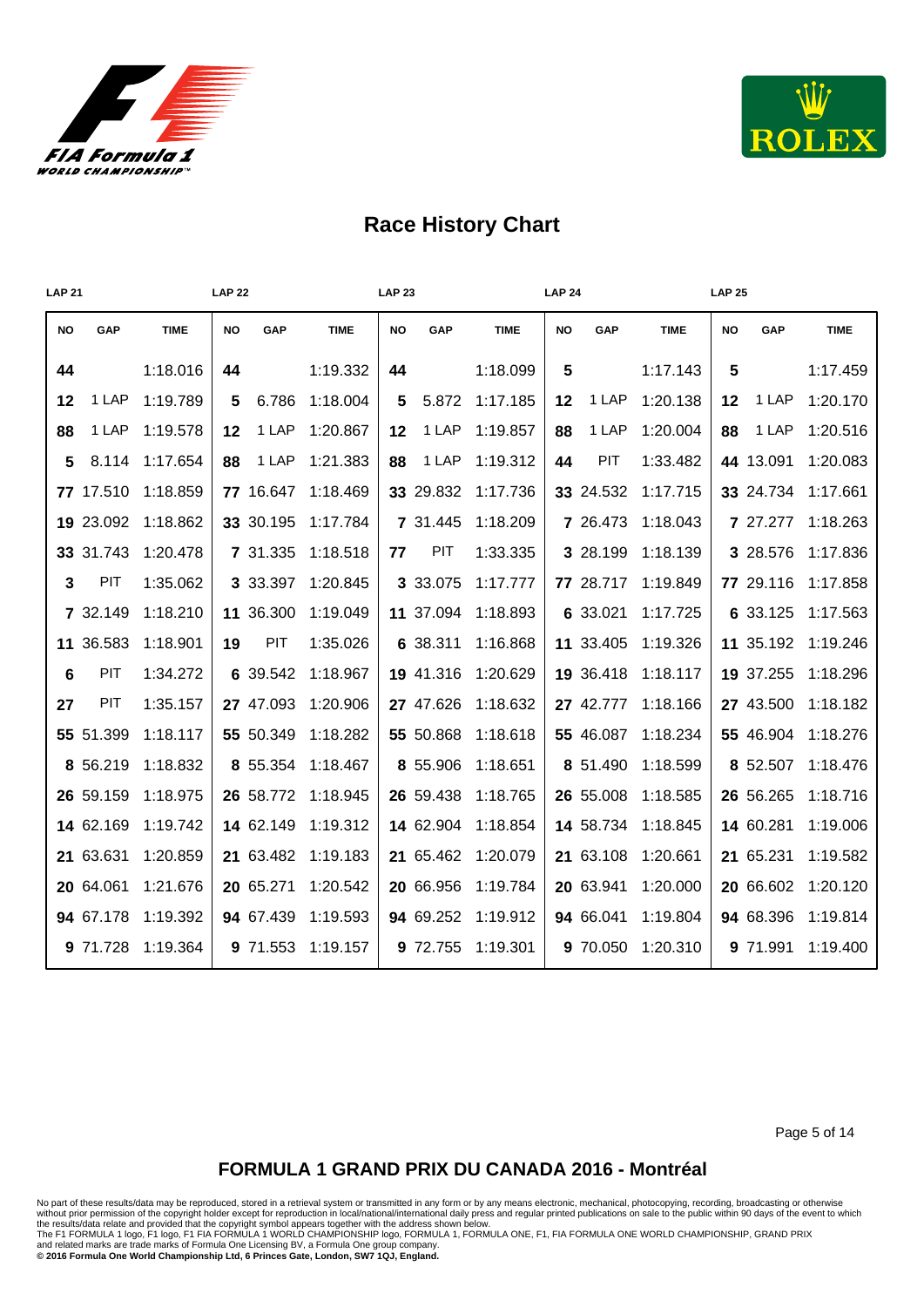



| <b>LAP 26</b> |           |             | <b>LAP 27</b>    |             | <b>LAP 28</b>    |             | <b>LAP 29</b>    |             | <b>LAP 30</b>    |             |
|---------------|-----------|-------------|------------------|-------------|------------------|-------------|------------------|-------------|------------------|-------------|
| <b>NO</b>     | GAP       | <b>TIME</b> | <b>NO</b><br>GAP | <b>TIME</b> | <b>NO</b><br>GAP | <b>TIME</b> | <b>NO</b><br>GAP | <b>TIME</b> | <b>NO</b><br>GAP | <b>TIME</b> |
| 5             |           | 1:17.678    | 5                | 1:17.511    | 5                | 1:17.531    | 5                | 1:18.028    | 5                | 1:18.202    |
| 12            | 1 LAP     | 1:20.017    | 44 13.587        | 1:17.913    | 44 13.238        | 1:17.182    | 44 12.515        | 1:17.305    | 1 LAP<br>9       | 1:20.719    |
| 88            | 1 LAP     | 1:20.053    | 1 LAP<br>12      | 1:21.400    | 1 LAP<br>12      | 1:19.453    | 1 LAP<br>12      | 1:19.897    | 44 11.717        | 1:17.404    |
|               | 44 13.185 | 1:17.772    | 1 LAP<br>88      | 1:21.334    | 1 LAP<br>88      | 1:19.775    | 1 LAP<br>88      | 1:19.665    | 1 LAP<br>$12 \,$ | 1:19.615    |
|               | 33 24.749 | 1:17.693    | 33 24.651        | 1:17.413    | 33 24.676        | 1:17.556    | 33 24.308        | 1:17.660    | 1 LAP<br>88      | 1:19.971    |
|               | 7 27.842  | 1:18.243    | 7 28.315         | 1:17.984    | 7 28.938         | 1:18.154    | 7 28.842         | 1:17.932    | 33 23.831        | 1:17.725    |
|               | 3 28.753  | 1:17.855    | 3 28.931         | 1:17.689    | 3 29.208         | 1:17.808    | 3 29.465         | 1:18.285    | 7 29.068         | 1:18.428    |
|               | 77 29.842 | 1:18.404    | 77 30.022        | 1:17.691    | 77 29.840        | 1:17.349    | 77 29.931        | 1:18.119    | 3 29.455         | 1:18.192    |
|               | 6 33.818  | 1:18.371    | 6 33.918         | 1:17.611    | 6 33.650         | 1:17.263    | 6 33.176         | 1:17.554    | 77 30.017        | 1:18.288    |
|               | 11 36.098 | 1:18.584    | 11 38.183        | 1:19.596    | 11 40.393        | 1:19.741    | 11 41.521        | 1:19.156    | 6 32.206         | 1:17.232    |
|               | 19 37.672 | 1:18.095    | 19 38.283        | 1:18.122    | 19 40.739        | 1:19.987    | 19 41.819        | 1:19.108    | 19 43.399        | 1:19.782    |
|               | 27 43.900 | 1:18.078    | 27 44.480        | 1:18.091    | 27 45.071        | 1:18.122    | 27 46.197        | 1:19.154    | 27 46.794        | 1:18.799    |
|               | 55 47.523 | 1:18.297    | 55 49.040        | 1:19.028    | 55 49.646        | 1:18.137    | 55 49.986        | 1:18.368    | 55 50.240        | 1:18.456    |
|               | 8 53.479  | 1:18.650    | 8 54.789         | 1:18.821    | 8 55.825         | 1:18.567    | 8 58.040         | 1:20.243    | <b>PIT</b><br>11 | 1:34.299    |
|               | 26 57.370 | 1:18.783    | 26 58.772        | 1:18.913    | 26 60.327        | 1:19.086    | 26 61.157        | 1:18.858    | 8 58.774         | 1:18.936    |
|               | 14 61.671 | 1:19.068    | 14 63.155        | 1:18.995    | 14 64.524        | 1:18.900    | 14 66.033        | 1:19.537    | 26 61.675        | 1:18.720    |
|               | 21 66.841 | 1:19.288    | 21 68.825        | 1:19.495    | 21 70.749        | 1:19.455    | 21 72.303        | 1:19.582    | 14 67.120        | 1:19.289    |
|               | 20 68.845 | 1:19.921    | 20 71.333        | 1:19.999    | 20 73.983        | 1:20.181    | 20 75.820        | 1:19.865    | 21 73.455        | 1:19.354    |
|               | 94 70.482 | 1:19.764    | 94 72.751        | 1:19.780    | 94 74.912        | 1:19.692    | 94 77.242        | 1:20.358    |                  |             |
|               | 9 73.610  | 1:19.297    | 9 75.477         | 1:19.378    | 9 77.455         | 1:19.509    |                  |             |                  |             |

Page 6 of 14

#### **FORMULA 1 GRAND PRIX DU CANADA 2016 - Montréal**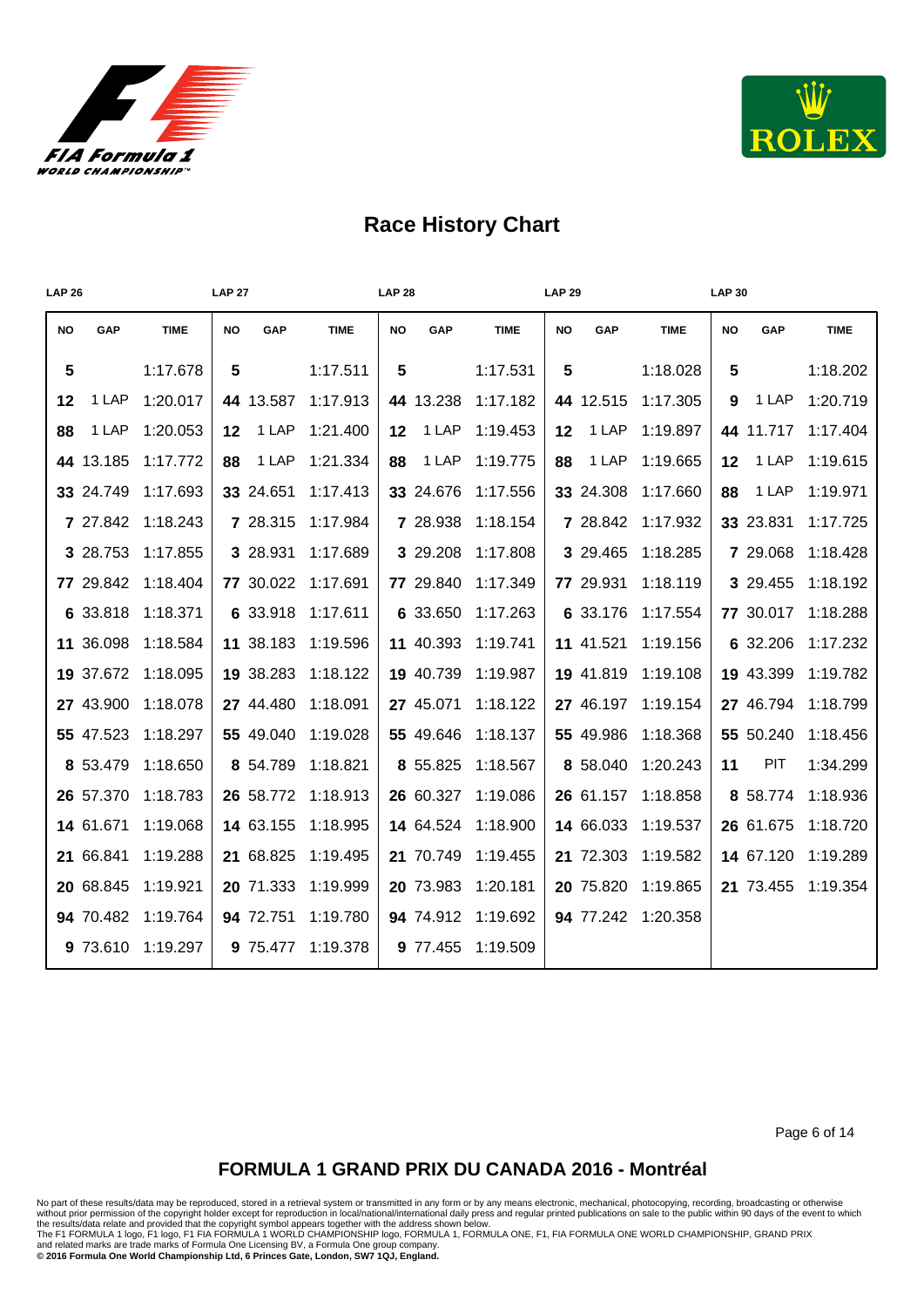



| <b>LAP 31</b> |           |             | <b>LAP 32</b> |           |             | <b>LAP 33</b>  |           |             | <b>LAP 34</b> |           |             | <b>LAP 35</b> |           |             |
|---------------|-----------|-------------|---------------|-----------|-------------|----------------|-----------|-------------|---------------|-----------|-------------|---------------|-----------|-------------|
| <b>NO</b>     | GAP       | <b>TIME</b> | <b>NO</b>     | GAP       | <b>TIME</b> | <b>NO</b>      | GAP       | <b>TIME</b> | <b>NO</b>     | GAP       | <b>TIME</b> | <b>NO</b>     | GAP       | <b>TIME</b> |
| 5             |           | 1:18.088    | 5             |           | 1:17.597    | 5              |           | 1:17.515    | 5             |           | 1:17.870    | 5             |           | 1:17.805    |
| 20            | 1 LAP     | 1:21.442    | 20            | 1 LAP     | 1:20.149    | 20             | 1 LAP     | 1:19.599    | 21            | 1 LAP     | 1:20.258    | 21            | 1 LAP     | 1:19.249    |
| 94            | 1 LAP     | 1:21.262    | 94            | 1 LAP     | 1:19.860    | 94             | 1 LAP     | 1:19.761    | 20            | 1 LAP     | 1:21.623    |               | 44 10.742 | 1:18.551    |
| 9             | 1 LAP     | 1:19.527    | 9             | 1 LAP     | 1:19.066    | 9              | 1 LAP     | 1:19.976    | 9             | 1 LAP     | 1:19.948    | 9             | 1 LAP     | 1:20.502    |
|               | 44 10.921 | 1:17.292    |               | 44 10.616 | 1:17.292    |                | 44 10.179 | 1:17.078    | 94            | 1 LAP     | 1:20.658    | 20            | 1 LAP     | 1:22.101    |
| $12 \,$       | 1 LAP     | 1:19.779    |               | 33 24.408 | 1:18.249    |                | 33 24.698 | 1:17.805    | 44            | 9.996     | 1:17.687    | 94            | 1 LAP     | 1:22.874    |
|               | 33 23.756 | 1:18.013    | 12            | 1 LAP     | 1:21.147    | 12             | 1 LAP     | 1:19.184    |               | 33 24.775 | 1:17.947    |               | 33 24.562 | 1:17.592    |
| 88            | 1 LAP     | 1:20.222    | 88            | 1 LAP     | 1:20.901    | 88             | 1 LAP     | 1:19.819    | 12            | 1 LAP     | 1:19.678    |               | 3 30.938  | 1:17.694    |
|               | 7 29.012  | 1:18.032    |               | 7 29.759  | 1:18.344    |                | 3 30.879  | 1:18.277    |               | 3 31.049  | 1:18.040    |               | 77 32.356 | 1:18.271    |
|               | 3 29.596  | 1:18.229    |               | 3 30.117  | 1:18.118    |                | 77 31.526 | 1:18.403    |               | 77 31.890 | 1:18.234    |               | 6 33.766  | 1:19.101    |
|               | 77 30.208 | 1:18.279    |               | 77 30.638 | 1:18.027    |                | 6 32.136  | 1:18.182    |               | 6 32.470  | 1:18.204    | 12            | 1 LAP     | 1:23.328    |
|               | 6 30.985  | 1:16.867    |               | 6 31.469  | 1:18.081    |                | 19 43.306 | 1:17.726    | 88            | 1 LAP     | 1:23.496    | 88            | 1 LAP     | 1:20.393    |
|               | 19 43.268 | 1:17.957    |               | 19 43.095 | 1:17.424    | $\overline{7}$ | PIT       | 1:34.466    |               | 19 43.339 | 1:17.903    |               | 19 43.924 | 1:18.390    |
|               | 27 46.999 | 1:18.293    |               | 27 47.556 | 1:18.154    |                | 27 48.217 | 1:18.176    |               | 7 48.363  | 1:19.523    |               | 7 48.451  | 1:17.893    |
|               | 55 50.472 | 1:18.320    |               | 55 51.440 | 1:18.565    |                | 55 52.324 | 1:18.399    |               | 27 49.662 | 1:19.315    |               | 27 50.377 | 1:18.520    |
|               | 8 59.676  | 1:18.990    |               | 8 60.983  | 1:18.904    |                | 8 62.236  | 1:18.768    |               | 55 52.869 | 1:18.415    |               | 55 53.651 | 1:18.587    |
|               | 11 60.040 | 1:20.510    |               | 11 61.262 | 1:18.819    |                | 11 62.854 | 1:19.107    |               | 8 63.096  | 1:18.730    |               | 8 64.477  | 1:19.186    |
|               | 26 62.718 | 1:19.131    |               | 26 63.676 | 1:18.555    |                | 26 64.620 | 1:18.459    |               | 11 63.555 | 1:18.571    |               | 11 64.668 | 1:18.918    |
|               | 14 68.404 | 1:19.372    |               | 14 69.646 | 1:18.839    |                | 14 71.542 | 1:19.411    |               | 26 65.498 | 1:18.748    |               | 26 66.321 | 1:18.628    |
|               | 21 74.377 | 1:19.010    |               | 21 76.074 | 1:19.294    |                |           |             |               | 14 72.651 | 1:18.979    |               | 14 73.881 | 1:19.035    |

Page 7 of 14

### **FORMULA 1 GRAND PRIX DU CANADA 2016 - Montréal**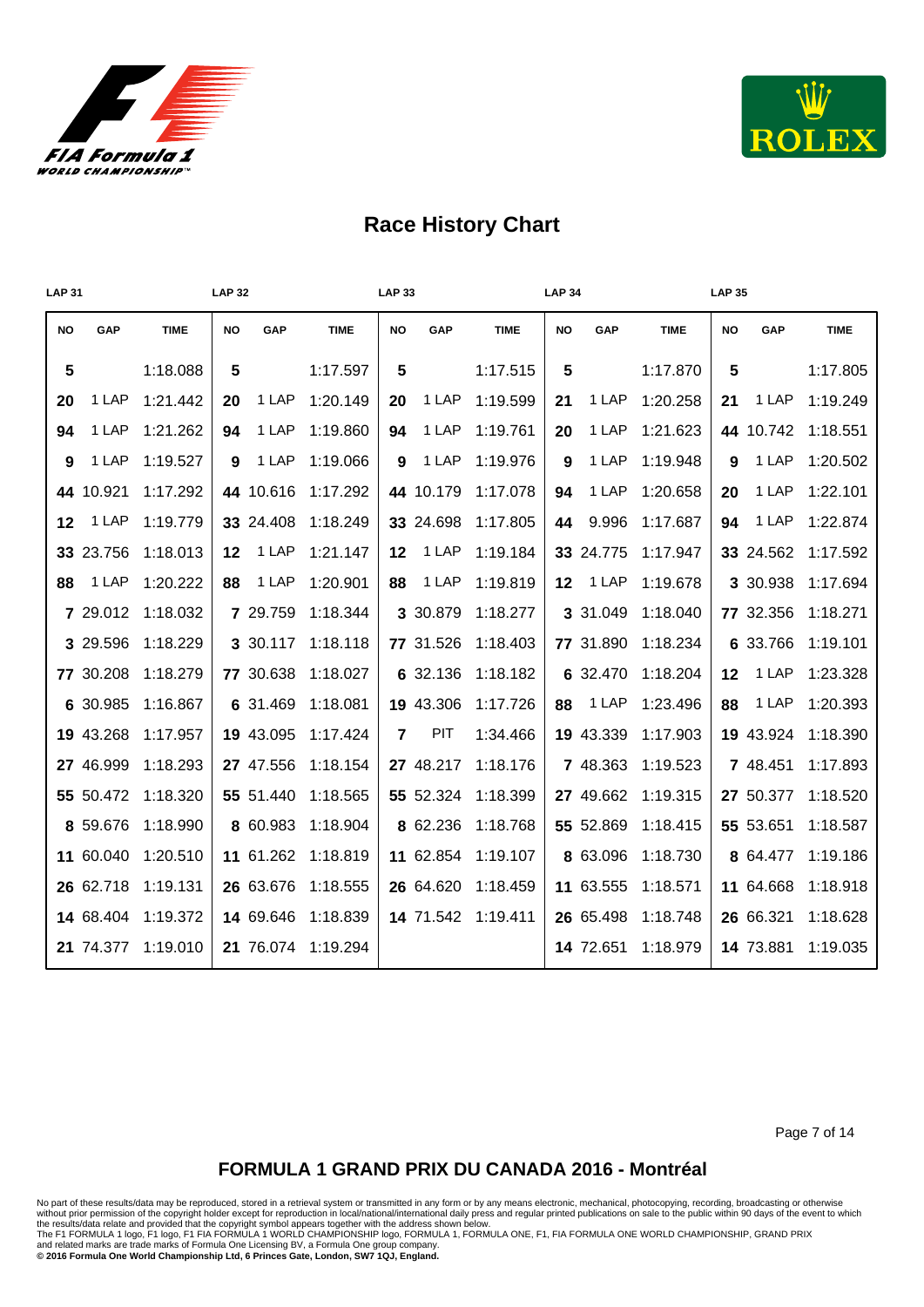



| <b>LAP 36</b> |           |             | <b>LAP 37</b>    |            |             | <b>LAP 38</b>   |           |             | <b>LAP 39</b>   |           |             | <b>LAP 40</b> |                 |             |
|---------------|-----------|-------------|------------------|------------|-------------|-----------------|-----------|-------------|-----------------|-----------|-------------|---------------|-----------------|-------------|
| <b>NO</b>     | GAP       | <b>TIME</b> | <b>NO</b>        | GAP        | <b>TIME</b> | <b>NO</b>       | GAP       | <b>TIME</b> | <b>NO</b>       | GAP       | <b>TIME</b> | <b>NO</b>     | GAP             | <b>TIME</b> |
| 5             |           | 1:17.598    | 44               |            | 1:16.882    | 44              |           | 1:17.460    | 44              |           | 1:17.498    | 44            |                 | 1:17.486    |
| 21            | 1 LAP     | 1:18.918    | 5                | <b>PIT</b> | 1:32.932    | 5               | 7.836     | 1:19.181    | 5               | 7.310     | 1:16.972    | 8             | PIT             | 1:35.207    |
| 44            | 9.935     | 1:16.791    | 9                | 1 LAP      | 1:19.177    | 9               | 1 LAP     | 1:20.322    | 9               | 1 LAP     | 1:19.300    | 21            | 1 LAP           | 1:21.208    |
| 9             | 1 LAP     | 1:19.286    | 20               | 1 LAP      | 1:19.756    | 20              | 1 LAP     | 1:19.789    | 20              | 1 LAP     | 1:19.694    | 5             | 6.699           | 1:16.875    |
| 20            | 1 LAP     | 1:19.870    | 94               | 1 LAP      | 1:19.739    | 94              | 1 LAP     | 1:20.171    |                 | 33 16.790 | 1:18.140    |               | 33 17.326       | 1:18.022    |
| 94            | 1 LAP     | 1:20.187    |                  | 33 15.735  | 1:17.949    |                 | 33 16.148 | 1:17.873    |                 | 77 23.424 | 1:17.528    |               | 77 23.309       | 1:17.371    |
|               | 33 24.603 | 1:17.639    |                  | 77 23.163  | 1:17.693    |                 | 77 23.394 | 1:17.691    |                 | 6 25.215  | 1:17.655    |               | 6 25.484        | 1:17.755    |
|               | 77 32.287 | 1:17.529    |                  | 3 24.292   | 1:18.695    |                 | 6 25.058  | 1:17.922    | 94              | PIT       | 1:37.412    | 9             | <b>PIT</b>      | 1:36.092    |
|               | 3 32.414  | 1:19.074    |                  | 6 24.596   | 1:17.025    | 88              | 1 LAP     | 1:20.267    | 88              | 1 LAP     | 1:20.203    | 20            | <b>PIT</b>      | 1:35.450    |
|               | 6 34.388  | 1:18.220    | 88               | 1 LAP      | 1:19.617    |                 | 7 39.753  | 1:17.713    |                 | 7 40.330  | 1:18.075    | 94            | 1 LAP           | 1:22.174    |
| 88            | 1 LAP     | 1:20.038    |                  | 7 39.500   | 1:17.830    | 3               | PIT       | 1:35.370    |                 | 3 44.237  | 1:19.533    |               | 7 40.553        | 1:17.709    |
|               | 7 48.487  | 1:17.634    |                  | 27 43.877  | 1:18.943    |                 | 27 45.194 | 1:18.777    |                 | 27 47.094 | 1:19.398    | 88            | 1 LAP           | 1:21.216    |
|               | 27 51.751 | 1:18.972    |                  | 55 46.103  | 1:18.342    |                 | 55 47.029 | 1:18.386    |                 | 55 48.201 | 1:18.670    |               | 3 43.699        | 1:16.948    |
| 12            | PIT       | 1:37.178    | 12 <sup>12</sup> | 1 LAP      | 1:22.846    | 12 <sub>2</sub> | 1 LAP     | 1:19.086    | 12 <sup>2</sup> | 1 LAP     | 1:19.201    |               | 27 48.302       | 1:18.694    |
|               | 55 54.578 | 1:18.525    |                  | 11 58.472  | 1:18.998    |                 | 11 59.680 | 1:18.668    |                 | 11 60.989 | 1:18.807    |               | 55 49.502       | 1:18.787    |
|               | 8 66.025  | 1:19.146    |                  | 8 59.795   | 1:20.587    |                 | 8 61.580  | 1:19.245    |                 | 26 63.619 | 1:19.254    |               | <b>12</b> 1 LAP | 1:18.691    |
|               | 11 66.291 | 1:19.221    |                  | 26 60.241  | 1:19.149    |                 | 26 61.863 | 1:19.082    |                 | 14 68.462 | 1:18.773    |               | 11 62.103       | 1:18.600    |
|               | 26 67.909 | 1:19.186    |                  | 14 66.245  | 1:18.395    |                 | 14 67.187 | 1:18.402    |                 |           |             |               | 26 64.625       | 1:18.492    |
|               | 14 74.667 | 1:18.384    |                  | 21 74.809  | 1:19.029    |                 | 21 76.952 | 1:19.603    |                 |           |             |               | 14 69.784       | 1:18.808    |
|               | 21 82.597 | 1:18.886    |                  |            |             |                 |           |             |                 |           |             |               |                 |             |

Page 8 of 14

#### **FORMULA 1 GRAND PRIX DU CANADA 2016 - Montréal**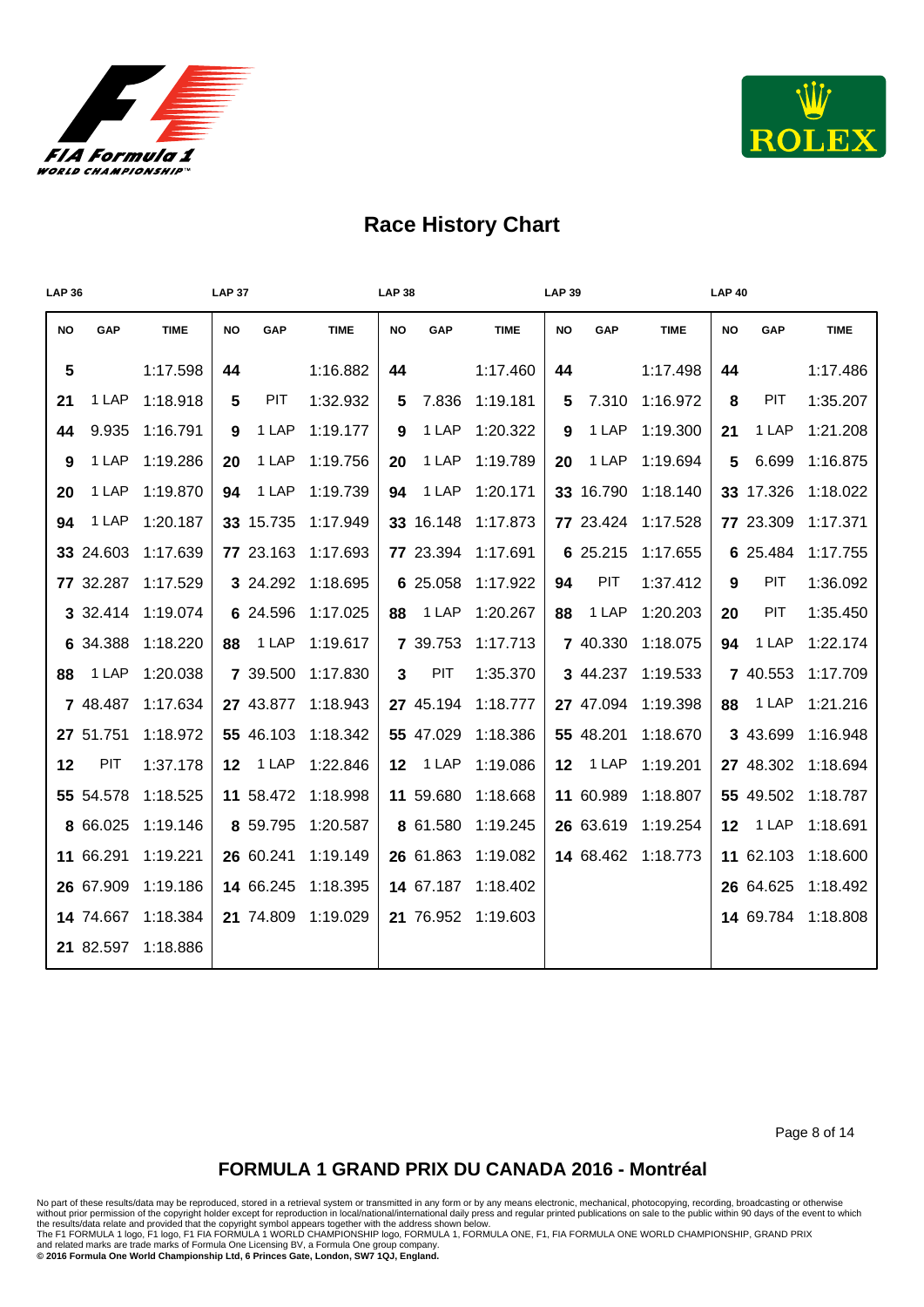



| <b>LAP 41</b>   |           |             | <b>LAP 42</b> |           |             | <b>LAP 43</b> |           |             | <b>LAP 44</b> |           |             | <b>LAP 45</b> |            |             |
|-----------------|-----------|-------------|---------------|-----------|-------------|---------------|-----------|-------------|---------------|-----------|-------------|---------------|------------|-------------|
| <b>NO</b>       | GAP       | <b>TIME</b> | NO            | GAP       | <b>TIME</b> | NO            | GAP       | <b>TIME</b> | NO            | GAP       | <b>TIME</b> | <b>NO</b>     | GAP        | <b>TIME</b> |
| 44              |           | 1:16.926    | 44            |           | 1:16.877    | 44            |           | 1:16.836    | 44            |           | 1:16.777    | 44            |            | 1:16.824    |
| 8               | 1 LAP     | 1:20.639    | 5             | 7.099     | 1:17.572    | 5             | 6.836     | 1:16.573    | 14            | 1 LAP     | 1:20.194    | 14            | 1 LAP      | 1:18.898    |
| $5\phantom{.0}$ | 6.404     | 1:16.631    | 8             | 1 LAP     | 1:20.324    | 8             | 1 LAP     | 1:17.939    | 5             | 6.732     | 1:16.673    | 5             | 6.454      | 1:16.546    |
| 21              | 1 LAP     | 1:21.182    |               | 33 19.707 | 1:18.129    |               | 33 20.531 | 1:17.660    | 8             | 1 LAP     | 1:17.724    | 26            | <b>PIT</b> | 1:33.908    |
|                 | 33 18.455 | 1:18.055    |               | 77 24.548 | 1:17.412    |               | 77 24.869 | 1:17.157    |               | 33 21.556 | 1:17.802    | 8             | 1 LAP      | 1:17.813    |
|                 | 77 24.013 | 1:17.630    |               | 6 25.978  | 1:16.656    |               | 6 25.734  | 1:16.592    |               | 77 25.464 | 1:17.372    |               | 33 22.645  | 1:17.913    |
|                 | 6 26.199  | 1:17.641    | 21            | PIT       | 1:36.597    | 21            | 1 LAP     | 1:22.348    |               | 6 25.901  | 1:16.944    |               | 77 26.245  | 1:17.605    |
| 9               | 1 LAP     | 1:21.139    | 9             | 1 LAP     | 1:18.524    | 9             | 1 LAP     | 1:18.498    | 21            | 1 LAP     | 1:18.171    |               | 6 26.785   | 1:17.708    |
| 20              | 1 LAP     | 1:20.712    | 20            | 1 LAP     | 1:18.436    | 20            | 1 LAP     | 1:18.224    | 9             | 1 LAP     | 1:18.246    | 21            | 1 LAP      | 1:17.853    |
| 94              | 1 LAP     | 1:19.018    |               | 7 42.031  | 1:17.421    |               | 7 42.207  | 1:17.012    | 20            | 1 LAP     | 1:18.342    | 9             | 1 LAP      | 1:18.545    |
|                 | 7 41.487  | 1:17.860    | 94            | 1 LAP     | 1:21.442    |               | 3 44.649  | 1:17.101    |               | 7 42.349  | 1:16.919    | 20            | 1 LAP      | 1:18.582    |
|                 | 3 44.093  | 1:17.320    |               | 3 44.384  | 1:17.168    | 94            | 1 LAP     | 1:19.738    |               | 3 44.879  | 1:17.007    |               | 7 42.730   | 1:17.205    |
| 88              | 1 LAP     | 1:21.861    | 88            | 1 LAP     | 1:20.153    |               | 27 53.157 | 1:18.370    | 94            | 1 LAP     | 1:18.552    |               | 3 44.906   | 1:16.851    |
|                 | 27 50.084 | 1:18.708    |               | 27 51.623 | 1:18.416    | 88            | 1 LAP     | 1:20.821    |               | 27 55.291 | 1:18.911    | 94            | 1 LAP      | 1:19.035    |
|                 | 55 51.351 | 1:18.775    |               | 55 53.267 | 1:18.793    |               | 55 55.191 | 1:18.760    |               | 55 57.556 | 1:19.142    |               | 27 57.300  | 1:18.833    |
| $12 \,$         | 1 LAP     | 1:18.997    | 12            | 1 LAP     | 1:18.592    | $12 \,$       | 1 LAP     | 1:18.592    | 88            | 1 LAP     | 1:21.517    |               | 55 59.623  | 1:18.891    |
|                 | 11 63.795 | 1:18.618    |               | 11 65.647 | 1:18.729    |               | 11 67.250 | 1:18.439    | $12 \,$       | 1 LAP     | 1:19.056    | 12            | 1 LAP      | 1:18.972    |
|                 | 26 66.272 | 1:18.573    |               | 26 67.730 | 1:18.335    |               | 26 69.467 | 1:18.573    |               | 11 68.900 | 1:18.427    |               | 11 70.719  | 1:18.643    |
|                 | 14 71.511 | 1:18.653    |               | 14 73.770 | 1:19.136    |               |           |             |               |           |             |               |            |             |

Page 9 of 14

#### **FORMULA 1 GRAND PRIX DU CANADA 2016 - Montréal**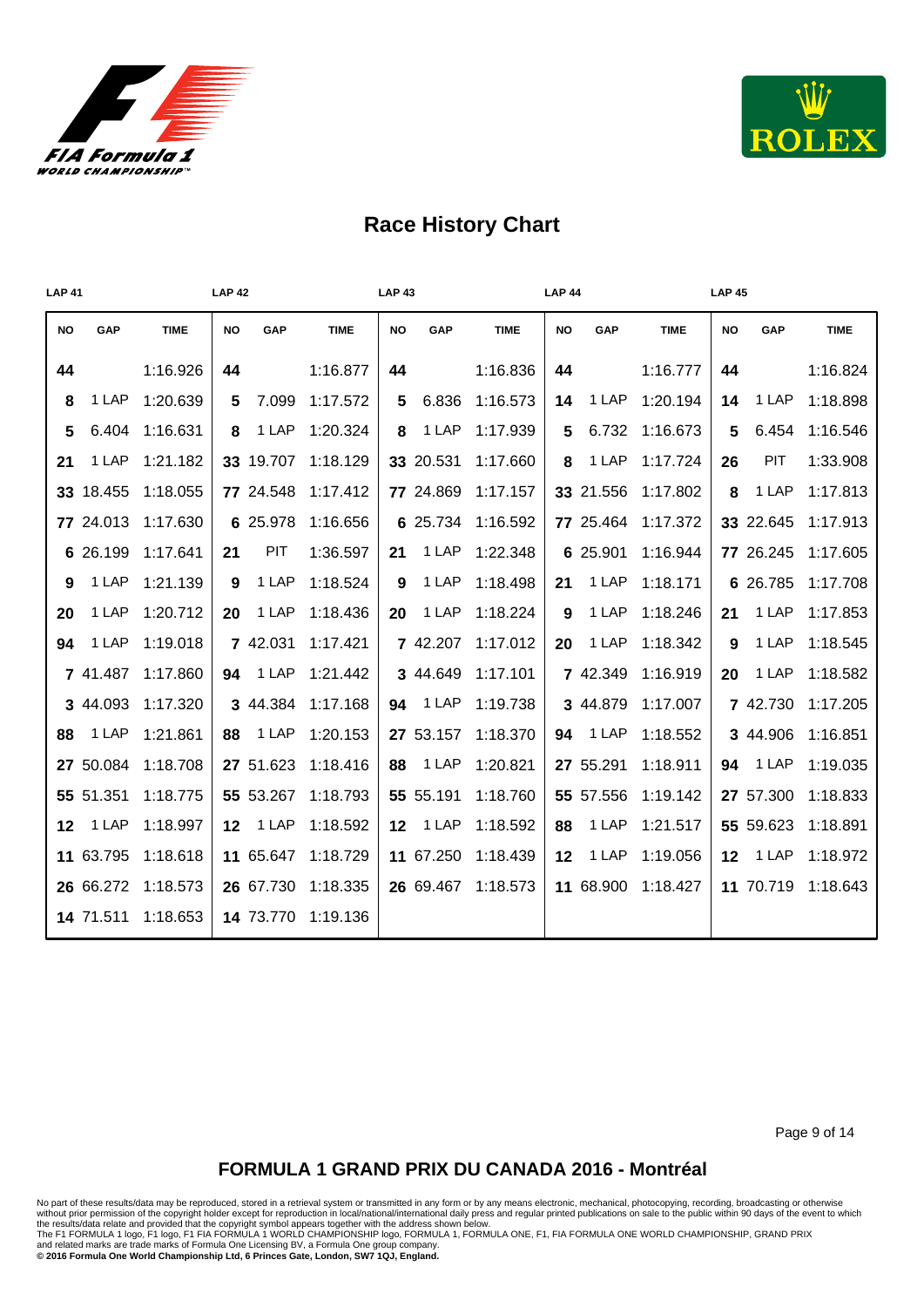



| <b>LAP 46</b>   |            |             | <b>LAP 47</b>    |             | <b>LAP 48</b>    |             | <b>LAP 49</b>    |             | <b>LAP 50</b>    |             |
|-----------------|------------|-------------|------------------|-------------|------------------|-------------|------------------|-------------|------------------|-------------|
| <b>NO</b>       | GAP        | <b>TIME</b> | <b>NO</b><br>GAP | <b>TIME</b> | GAP<br><b>NO</b> | <b>TIME</b> | GAP<br><b>NO</b> | <b>TIME</b> | GAP<br>NO        | <b>TIME</b> |
| 44              |            | 1:17.281    | 44               | 1:16.855    | 44               | 1:16.885    | 44               | 1:16.765    | 44               | 1:16.827    |
| 88              | PIT        | 1:38.509    | 5.869<br>5       | 1:16.824    | 5.620<br>5       | 1:16.636    | PIT<br>55        | 1:36.023    | 4.855<br>5       | 1:16.398    |
| 14              | 1 LAP      | 1:18.945    | 1 LAP<br>14      | 1:19.881    | 1 LAP<br>14      | 1:19.025    | 5.284<br>5       | 1:16.429    | 1 LAP<br>55      | 1:20.879    |
| 5               | 5.900      | 1:16.727    | <b>88 2 LAPS</b> | 1:24.281    | <b>88 2 LAPS</b> | 1:19.554    | 1 LAP<br>14      | 1:18.575    | 1 LAP<br>14      | 1:18.845    |
| 26              | 1 LAP      | 1:19.965    | PIT<br>11        | 1:36.001    | 1 LAP<br>26      | 1:17.767    | 1 LAP<br>26      | 1:17.803    | 1 LAP<br>26      | 1:17.497    |
| 8               | 1 LAP      | 1:18.123    | 1 LAP<br>26      | 1:18.055    | 1 LAP<br>11      | 1:19.918    | 1 LAP<br>11      | 1:17.217    | 1 LAP<br>11      | 1:17.442    |
|                 | 77 26.470  | 1:17.506    | 77 27.215        | 1:17.600    | 77 27.967        | 1:17.637    | 88 2 LAPS        | 1:20.863    | <b>88 2 LAPS</b> | 1:19.115    |
|                 | 6 27.247   | 1:17.743    | 6 28.383         | 1:17.991    | 6 29.217         | 1:17.719    | 77 28.822        | 1:17.620    | 77 29.766        | 1:17.771    |
| 21              | 1 LAP      | 1:17.951    | 1 LAP<br>21      | 1:17.915    | 1 LAP<br>21      | 1:17.875    | 6 29.947         | 1:17.495    | 6 30.616         | 1:17.496    |
| 33              | <b>PIT</b> | 1:33.522    | 33 41.619        | 1:19.588    | 33 41.556        | 1:16.822    | 1 LAP<br>21      | 1:17.728    | 1 LAP<br>21      | 1:18.153    |
| 9               | 1 LAP      | 1:18.265    | PIT<br>8         | 1:46.558    | 7 43.917         | 1:17.194    | 33 41.110        | 1:16.319    | 33 41.124        | 1:16.841    |
|                 | 7 42.638   | 1:17.189    | 7 43.608         | 1:17.825    | 3 46.262         | 1:17.799    | 7 44.431         | 1:17.279    | 7 44.621         | 1:17.017    |
| 20              | 1 LAP      | 1:19.386    | 1 LAP<br>9       | 1:20.042    | 1 LAP<br>8       | 1:21.680    | 3 46.440         | 1:16.943    | 3 46.727         | 1:17.114    |
|                 | 3 44.807   | 1:17.182    | 3 45.348         | 1:17.396    | 1 LAP<br>9       | 1:20.102    | 1 LAP<br>8       | 1:17.836    | 1 LAP<br>8       | 1:17.604    |
| 94              | 1 LAP      | 1:18.824    | 1 LAP<br>20      | 1:19.539    | 1 LAP<br>20      | 1:18.773    | 1 LAP<br>9       | 1:18.985    | 1 LAP<br>9       | 1:18.666    |
|                 | 27 58.645  | 1:18.626    | 1 LAP<br>94      | 1:18.541    | 1 LAP<br>94      | 1:18.547    | 1 LAP<br>20      | 1:18.954    | 20<br>1 LAP      | 1:18.713    |
|                 | 55 61.088  | 1:18.746    | 27 59.658        | 1:17.868    | 27 60.510        | 1:17.737    | 1 LAP<br>94      | 1:18.282    | 1 LAP<br>94      | 1:18.603    |
| 12 <sub>2</sub> | 1 LAP      | 1:18.929    | 55 62.824        | 1:18.591    | 1 LAP<br>12      | 1:18.543    | 27 61.525        | 1:17.780    | 27 62.498        | 1:17.800    |
|                 |            |             | 1 LAP<br>12      | 1:18.808    |                  |             | 1 LAP<br>$12 \,$ | 1:18.407    | 12<br>1 LAP      | 1:18.872    |

Page 10 of 14

#### **FORMULA 1 GRAND PRIX DU CANADA 2016 - Montréal**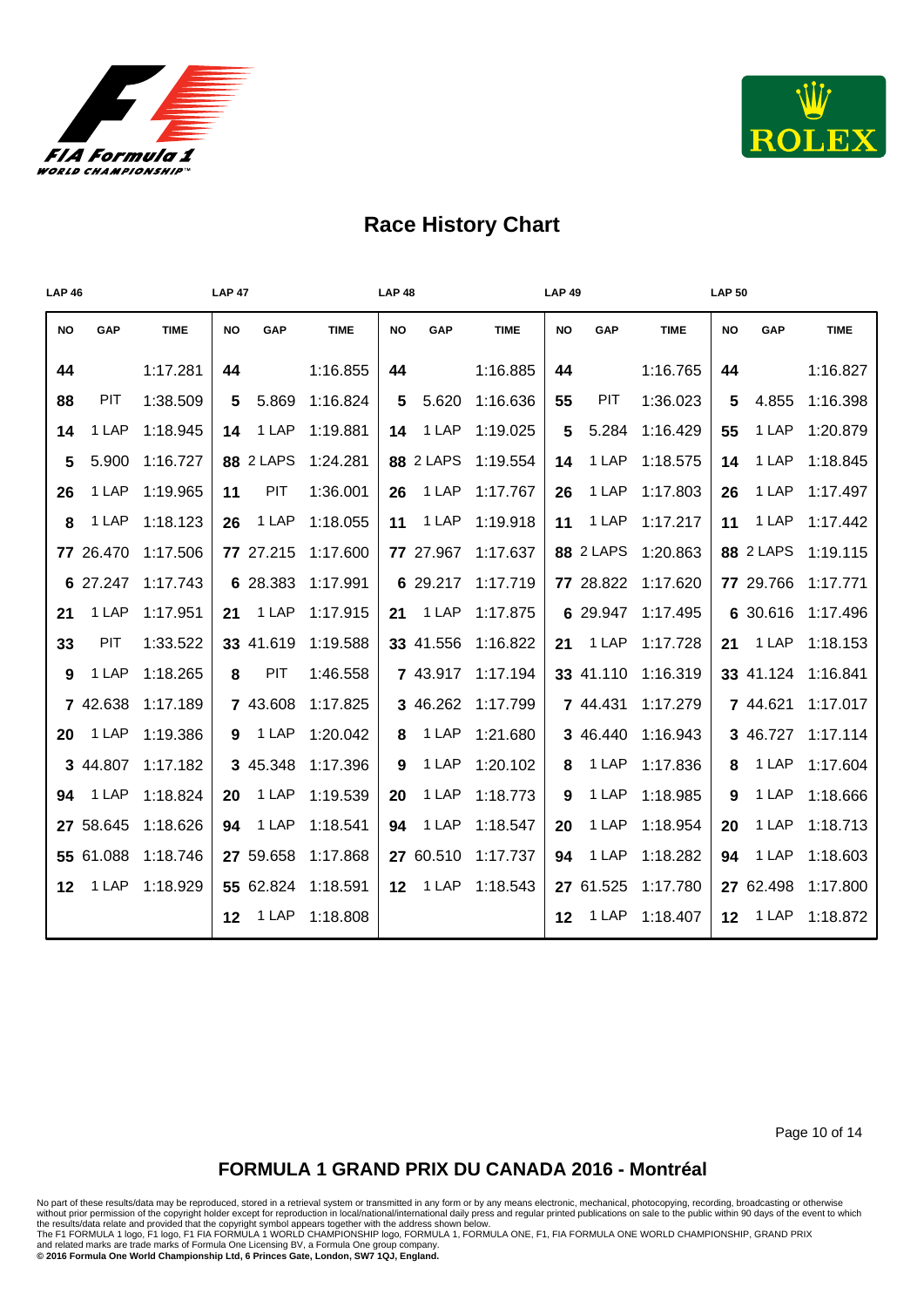



| <b>LAP 51</b> |           |             | <b>LAP 52</b> |                  |             | <b>LAP 53</b> |                  |             | <b>LAP 54</b> |                  |             | <b>LAP 55</b> |                  |             |
|---------------|-----------|-------------|---------------|------------------|-------------|---------------|------------------|-------------|---------------|------------------|-------------|---------------|------------------|-------------|
| <b>NO</b>     | GAP       | <b>TIME</b> | <b>NO</b>     | GAP              | <b>TIME</b> | <b>NO</b>     | GAP              | <b>TIME</b> | <b>NO</b>     | GAP              | <b>TIME</b> | NO            | GAP              | <b>TIME</b> |
| 44            |           | 1:16.518    | 44            |                  | 1:16.666    | 44            |                  | 1:16.889    | 44            |                  | 1:16.859    | 44            |                  | 1:16.668    |
| 5             | 4.815     | 1:16.478    |               | <b>12 2 LAPS</b> | 1:20.423    |               | <b>12 2 LAPS</b> | 1:18.800    | 5             | 4.438            | 1:16.776    | 5             | 4.304            | 1:16.534    |
| 55            | 1 LAP     | 1:17.241    | 27            | PIT              | 1:33.914    | 5             | 4.521            | 1:16.757    |               | <b>12 2 LAPS</b> | 1:20.742    | 27            | 1 LAP            | 1:17.406    |
| 14            | 1 LAP     | 1:18.502    | 5             | 4.653            | 1:16.504    | 27            | 1 LAP            | 1:20.087    | 27            | 1 LAP            | 1:17.863    | 55            | 1 LAP            | 1:16.578    |
| 26            | 1 LAP     | 1:16.942    | 55            | 1 LAP            | 1:17.583    | 55            | 1 LAP            | 1:17.215    | 55            | 1 LAP            | 1:16.809    |               | <b>12 2 LAPS</b> | 1:21.921    |
| 11            | 1 LAP     | 1:17.313    | 14            | 1 LAP            | 1:18.721    | 11            | 1 LAP            | 1:17.600    | 11            | 1 LAP            | 1:17.664    | 11            | 1 LAP            | 1:16.559    |
|               | 88 2 LAPS | 1:18.786    | 26            | 1 LAP            | 1:17.684    | 14            | 1 LAP            | 1:19.058    | 14            | 1 LAP            | 1:18.381    | 14            | 1 LAP            | 1:17.466    |
|               | 77 30.719 | 1:17.471    | 11            | 1 LAP            | 1:17.115    | 26            | 1 LAP            | 1:18.920    | 26            | 1 LAP            | 1:18.349    | 26            | 1 LAP            | 1:18.233    |
|               | 33 41.584 | 1:16.978    |               | <b>88 2 LAPS</b> | 1:19.002    |               | <b>88 2 LAPS</b> | 1:18.827    |               | <b>88 2 LAPS</b> | 1:18.804    |               | <b>88 2 LAPS</b> | 1:19.052    |
| 21            | 1 LAP     | 1:19.245    |               | 77 31.975        | 1:17.922    |               | 77 32.622        | 1:17.536    |               | 77 33.294        | 1:17.531    |               | 77 33.932        | 1:17.306    |
|               | 7 45.158  | 1:17.055    |               | 33 41.743        | 1:16.825    |               | 33 41.735        | 1:16.881    |               | 33 41.827        | 1:16.951    |               | 33 41.889        | 1:16.730    |
|               | 3 46.715  | 1:16.506    | 21            | 1 LAP            | 1:18.172    | 21            | 1 LAP            | 1:18.191    |               | 7 47.171         | 1:16.982    |               | 7 47.811         | 1:17.308    |
| 6             | PIT       | 1:33.634    |               | 7 46.757         | 1:18.265    |               | 7 47.048         | 1:17.180    | 21            | 1 LAP            | 1:19.338    |               | 6 49.246         | 1:17.183    |
| 8             | 1 LAP     | 1:17.281    |               | 3 47.163         | 1:17.114    |               | 3 47.703         | 1:17.429    |               | 6 48.731         | 1:16.419    |               | 3 50.645         | 1:18.269    |
| 9             | 1 LAP     | 1:18.205    |               | 6 50.088         | 1:19.022    |               | 6 49.171         | 1:15.972    |               | 3 49.044         | 1:18.200    | 21            | 1 LAP            | 1:20.637    |
| 20            | 1 LAP     | 1:19.132    | 8             | 1 LAP            | 1:18.790    | 8             | 1 LAP            | 1:17.883    | 8             | 1 LAP            | 1:17.923    | 8             | 1 LAP            | 1:17.725    |
| 94            | 1 LAP     | 1:18.494    | 9             | 1 LAP            | 1:18.254    | 9             | 1 LAP            | 1:18.736    | 9             | 1 LAP            | 1:18.737    | 9             | 1 LAP            | 1:18.563    |
|               |           |             | 20            | 1 LAP            | 1:19.058    | 20            | 1 LAP            | 1:18.910    | 20            | 1 LAP            | 1:18.974    | 20            | 1 LAP            | 1:18.777    |
|               |           |             | 94            | 1 LAP            | 1:18.840    | 94            | 1 LAP            | 1:18.828    | 94            | 1 LAP            | 1:18.660    | 94            | 1 LAP            | 1:18.760    |

Page 11 of 14

#### **FORMULA 1 GRAND PRIX DU CANADA 2016 - Montréal**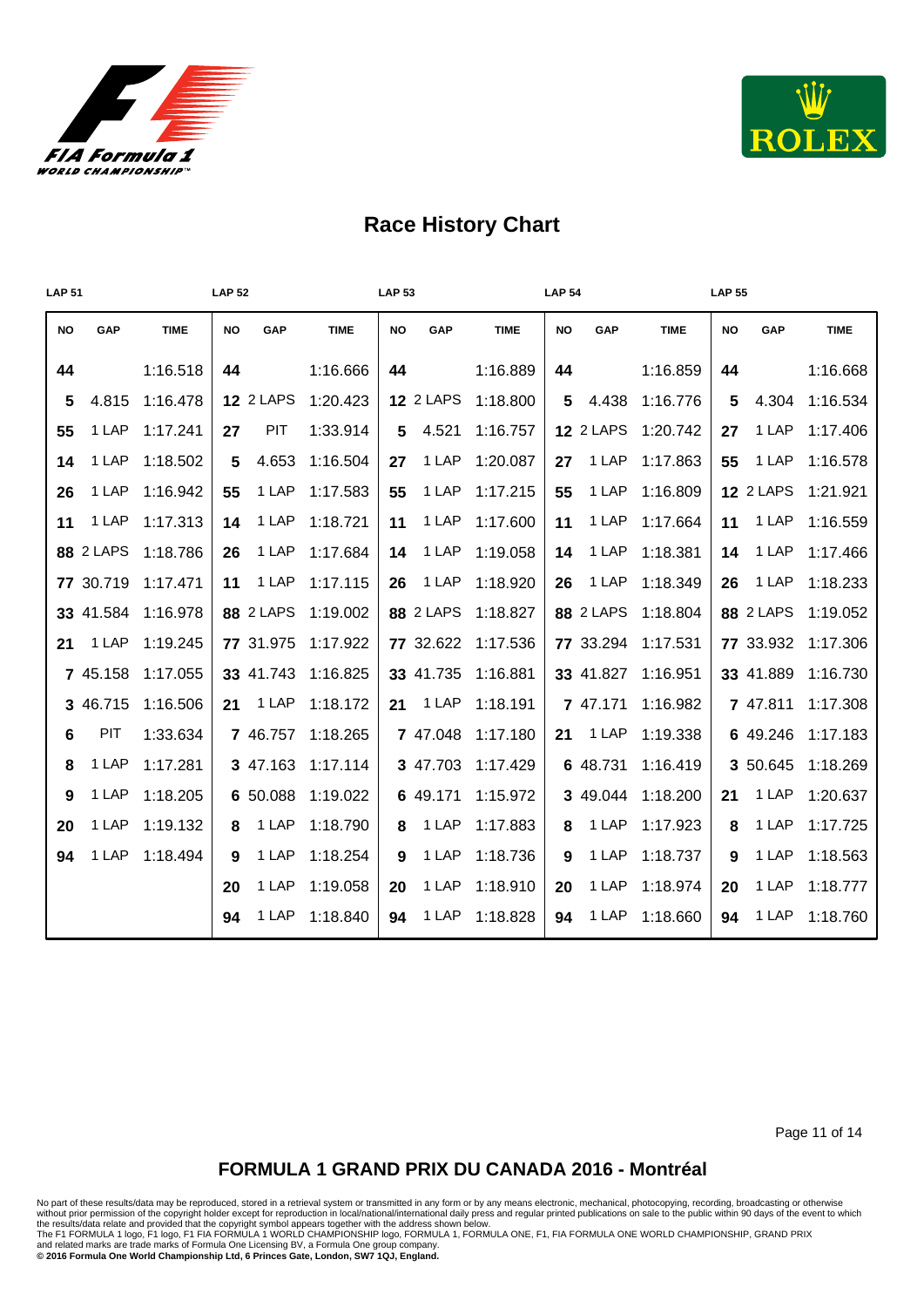



| <b>LAP 56</b> |                  |             | <b>LAP 57</b> |                  |             | <b>LAP 58</b> |                  |             | <b>LAP 59</b> |                  |             | <b>LAP 60</b> |                  |             |
|---------------|------------------|-------------|---------------|------------------|-------------|---------------|------------------|-------------|---------------|------------------|-------------|---------------|------------------|-------------|
| <b>NO</b>     | GAP              | <b>TIME</b> | <b>NO</b>     | GAP              | <b>TIME</b> | <b>NO</b>     | GAP              | <b>TIME</b> | <b>NO</b>     | GAP              | <b>TIME</b> | NO            | GAP              | <b>TIME</b> |
| 44            |                  | 1:16.730    | 44            |                  | 1:16.979    | 44            |                  | 1:16.628    | 44            |                  | 1:16.493    | 44            |                  | 1:16.843    |
| 5             | 5.765            | 1:18.191    | 5             | 5.574            | 1:16.788    | 5             | 5.725            | 1:16.779    | 5             | 5.927            | 1:16.695    |               | <b>94 2 LAPS</b> | 1:20.993    |
| 27            | 1 LAP            | 1:16.937    | 27            | 1 LAP            | 1:16.968    | 27            | 1 LAP            | 1:16.968    | 27            | 1 LAP            | 1:17.392    | 5             | 5.517            | 1:16.433    |
| 55            | 1 LAP            | 1:16.924    | 55            | 1 LAP            | 1:16.743    | 55            | 1 LAP            | 1:17.168    | 55            | 1 LAP            | 1:17.027    | 27            | 1 LAP            | 1:17.103    |
|               | <b>12 2 LAPS</b> | 1:19.716    |               | <b>12 2 LAPS</b> | 1:19.189    | 11            | 1 LAP            | 1:16.871    | 11            | 1 LAP            | 1:16.589    | 55            | 1 LAP            | 1:16.826    |
| 11            | 1 LAP            | 1:16.893    | 11            | 1 LAP            | 1:16.775    |               | <b>12 2 LAPS</b> | 1:19.805    |               | <b>12 2 LAPS</b> | 1:19.104    | 11            | 1 LAP            | 1:16.706    |
| 14            | 1 LAP            | 1:18.938    | 14            | 1 LAP            | 1:18.309    | 14            | 1 LAP            | 1:18.337    | 14            | 1 LAP            | 1:18.776    |               | <b>12 2 LAPS</b> | 1:18.767    |
| 26            | 1 LAP            | 1:18.415    | 26            | 1 LAP            | 1:18.185    | 26            | 1 LAP            | 1:18.637    | 26            | 1 LAP            | 1:18.480    | 14            | 1 LAP            | 1:18.485    |
|               | <b>88 2 LAPS</b> | 1:18.989    |               | 77 35.105        | 1:17.473    |               | 77 35.759        | 1:17.282    |               | 77 36.607        | 1:17.341    | 26            | 1 LAP            | 1:18.467    |
|               | 77 34.611        | 1:17.409    |               | <b>88 2 LAPS</b> | 1:20.034    |               | <b>88 2 LAPS</b> | 1:18.951    |               | <b>88 2 LAPS</b> | 1:18.658    |               | 77 37.005        | 1:17.241    |
|               | 33 41.810        | 1:16.651    |               | 33 41.593        | 1:16.762    |               | 33 41.995        | 1:17.030    |               | 33 42.874        | 1:17.372    |               | <b>88 2 LAPS</b> | 1:18.892    |
|               | 7 48.298         | 1:17.217    |               | 6 48.694         | 1:17.018    |               | 6 48.386         | 1:16.320    |               | 6 47.736         | 1:15.843    |               | 33 43.537        | 1:17.506    |
|               | 6 48.655         | 1:16.139    |               | 7 49.099         | 1:17.780    |               | 7 50.249         | 1:17.778    |               | 7 50.996         | 1:17.240    |               | 6 46.492         | 1:15.599    |
|               | 3 51.200         | 1:17.285    |               | 3 51.587         | 1:17.366    |               | 3 52.295         | 1:17.336    |               | 3 53.582         | 1:17.780    |               | 7 51.517         | 1:17.364    |
| 21            | 1 LAP            | 1:18.728    | 21            | 1 LAP            | 1:18.519    | 21            | 1 LAP            | 1:18.387    | 21            | 1 LAP            | 1:18.231    |               | 3 54.099         | 1:17.360    |
| 8             | 1 LAP            | 1:17.801    | 8             | 1 LAP            | 1:18.096    | 8             | 1 LAP            | 1:17.799    | 8             | 1 LAP            | 1:18.180    | 21            | 1 LAP            | 1:17.805    |
| 9             | 1 LAP            | 1:18.621    | 9             | 1 LAP            | 1:18.439    | 9             | 1 LAP            | 1:18.404    | 9             | 1 LAP            | 1:18.305    | 8             | 1 LAP            | 1:18.273    |
| 20            | 1 LAP            | 1:18.691    | 20            | 1 LAP            | 1:18.897    | 20            | 1 LAP            | 1:18.714    | 20            | 1 LAP            | 1:18.726    | 9             | 1 LAP            | 1:18.436    |
| 94            | 1 LAP            | 1:18.776    | 94            | 1 LAP            | 1:18.846    | 94            | 1 LAP            | 1:18.773    |               |                  |             | 20            | 1 LAP            | 1:18.550    |

Page 12 of 14

#### **FORMULA 1 GRAND PRIX DU CANADA 2016 - Montréal**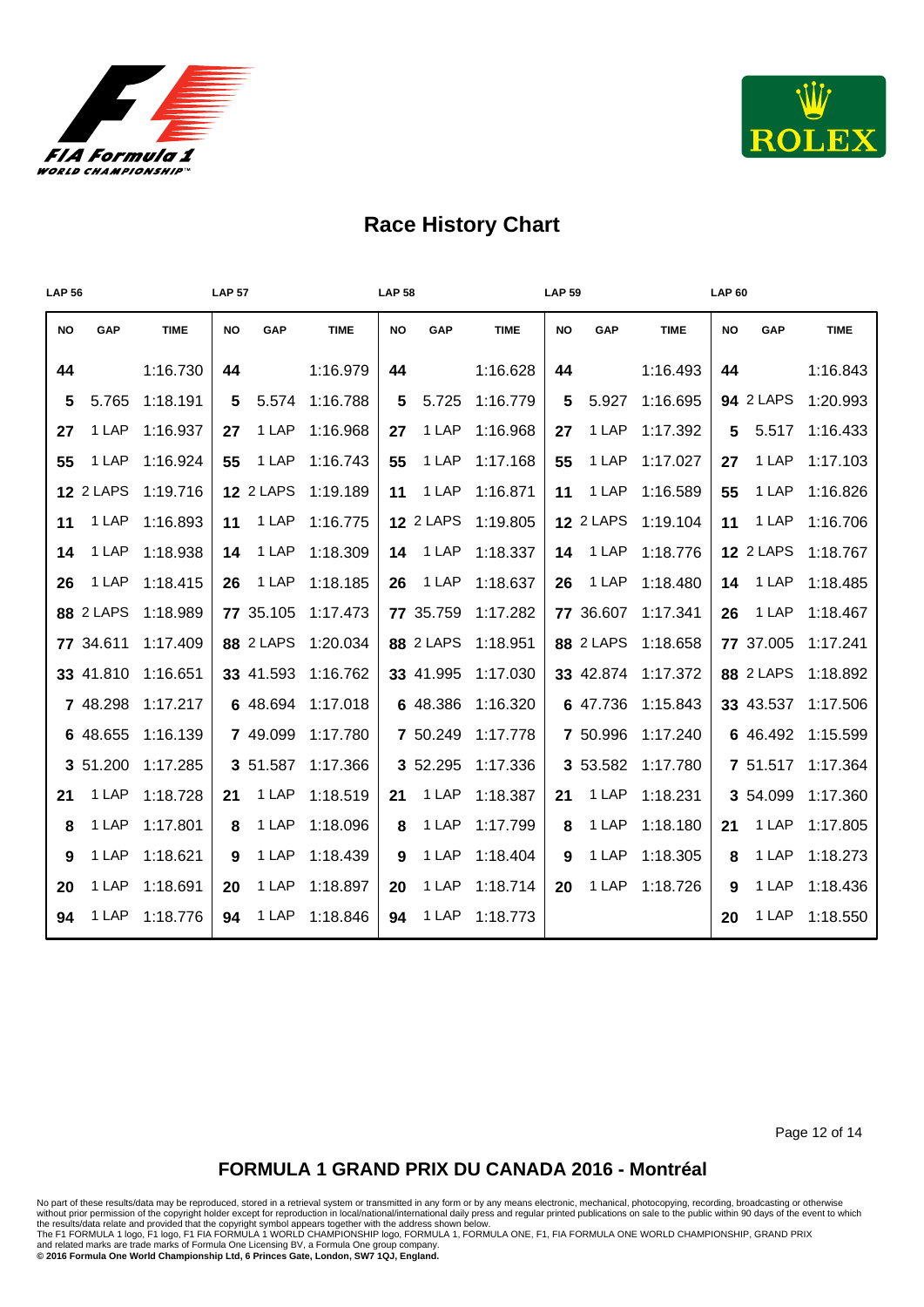



| <b>LAP 61</b> |                  | <b>LAP 62</b> |           |                  | <b>LAP 63</b> |           |                  | <b>LAP 64</b> |    |                  | <b>LAP 65</b> |           |                  |             |
|---------------|------------------|---------------|-----------|------------------|---------------|-----------|------------------|---------------|----|------------------|---------------|-----------|------------------|-------------|
| <b>NO</b>     | GAP              | <b>TIME</b>   | <b>NO</b> | GAP              | <b>TIME</b>   | <b>NO</b> | GAP              | <b>TIME</b>   | NO | GAP              | <b>TIME</b>   | <b>NO</b> | GAP              | <b>TIME</b> |
| 44            |                  | 1:16.145      | 44        |                  | 1:16.588      | 44        |                  | 1:16.396      | 44 |                  | 1:16.647      | 44        |                  | 1:17.088    |
| 5.            | 6.758            | 1:17.386      |           | <b>20 2 LAPS</b> | 1:19.625      |           | <b>20 2 LAPS</b> | 1:19.443      |    | <b>20 2 LAPS</b> | 1:18.724      | 5.        | 6.912            | 1:17.022    |
|               | <b>94 2 LAPS</b> | 1:20.622      |           | 5 6.708          | 1:16.538      | 5         | 6.977            | 1:16.665      | 5  | 6.978            | 1:16.648      |           | <b>20 2 LAPS</b> | 1:20.395    |
| 27            | 1 LAP            | 1:17.170      |           | <b>94 2 LAPS</b> | 1:19.473      | 27        | 1 LAP            | 1:17.383      | 27 | 1 LAP            | 1:17.302      | 27        | 1 LAP            | 1:17.332    |
| 55            | 1 LAP            | 1:17.388      | 27        | 1 LAP            | 1:17.102      |           | <b>94 2 LAPS</b> | 1:21.322      | 55 | 1 LAP            | 1:17.017      | 55        | 1 LAP            | 1:17.370    |
| 11            | 1 LAP            | 1:16.785      | 55        | 1 LAP            | 1:17.518      | 55        | 1 LAP            | 1:17.334      |    | <b>94 2 LAPS</b> | 1:19.686      |           | <b>94 2 LAPS</b> | 1:18.579    |
|               | <b>12 2 LAPS</b> | 1:18.490      | 11        | 1 LAP            | 1:17.181      | 11        | 1 LAP            | 1:16.859      | 11 | 1 LAP            | 1:17.012      |           | <b>11</b> 1 LAP  | 1:17.161    |
| 14            | 1 LAP            | 1:18.686      |           | <b>12 2 LAPS</b> | 1:18.848      |           | <b>12 2 LAPS</b> | 1:18.597      |    | <b>12 2 LAPS</b> | 1:18.230      |           | <b>12 2 LAPS</b> | 1:18.440    |
| 26            | 1 LAP            | 1:18.476      | 14        | 1 LAP            | 1:18.509      | 26        | 1 LAP            | 1:18.795      | 26 | 1 LAP            | 1:19.456      |           | 77 41.249        | 1:17.232    |
|               | 77 38.436        | 1:17.576      | 26        | 1 LAP            | 1:18.829      | 14        | 1 LAP            | 1:19.582      |    | 77 41.105        | 1:18.184      | 26        | 1 LAP            | 1:19.948    |
|               | 33 45.260        | 1:17.868      |           | 77 38.823        | 1:16.975      |           | 77 39.568        | 1:17.141      |    | <b>14</b> 1 LAP  | 1:21.821      | 14        | 1 LAP            | 1:19.652    |
|               | 6 46.681         | 1:16.334      |           | 33 45.837        | 1:17.165      |           | 33 47.690        | 1:18.249      |    | 33 49.191        | 1:18.148      |           | 33 49.104        | 1:17.001    |
|               | <b>88 2 LAPS</b> | 1:21.505      |           | 6 46.410         | 1:16.317      |           | 6 47.762         | 1:17.748      |    | 6 49.486         | 1:18.371      |           | 6 50.141         | 1:17.743    |
|               | 7 54.661         | 1:19.289      |           | <b>88 2 LAPS</b> | 1:19.207      |           | <b>88 2 LAPS</b> | 1:19.009      |    | <b>88 2 LAPS</b> | 1:19.145      |           | <b>88 2 LAPS</b> | 1:18.756    |
|               | 3 55.257         | 1:17.303      |           | 7 55.700         | 1:17.627      |           | 7 56.406         | 1:17.102      |    | 7 57.359         | 1:17.600      |           | 7 57.914         | 1:17.643    |
| 21            | 1 LAP            | 1:18.192      |           | 3 56.379         | 1:17.710      |           | 3 57.616         | 1:17.633      |    | 3 58.754         | 1:17.785      |           | 3 59.577         | 1:17.911    |
| 8             | 1 LAP            | 1:18.041      | 21        | 1 LAP            | 1:18.089      | 21        | 1 LAP            | 1:18.311      | 21 | 1 LAP            | 1:18.305      | 21        | 1 LAP            | 1:18.379    |
| 9             | 1 LAP            | 1:18.206      | 8         | 1 LAP            | 1:18.632      | 8         | 1 LAP            | 1:18.744      | 8  | 1 LAP            | 1:18.728      | 8         | 1 LAP            | 1:18.292    |
|               |                  |               | 9         | 1 LAP            | 1:18.299      | 9         | 1 LAP            | 1:18.247      | 9  | 1 LAP            | 1:18.100      |           |                  |             |

Page 13 of 14

#### **FORMULA 1 GRAND PRIX DU CANADA 2016 - Montréal**